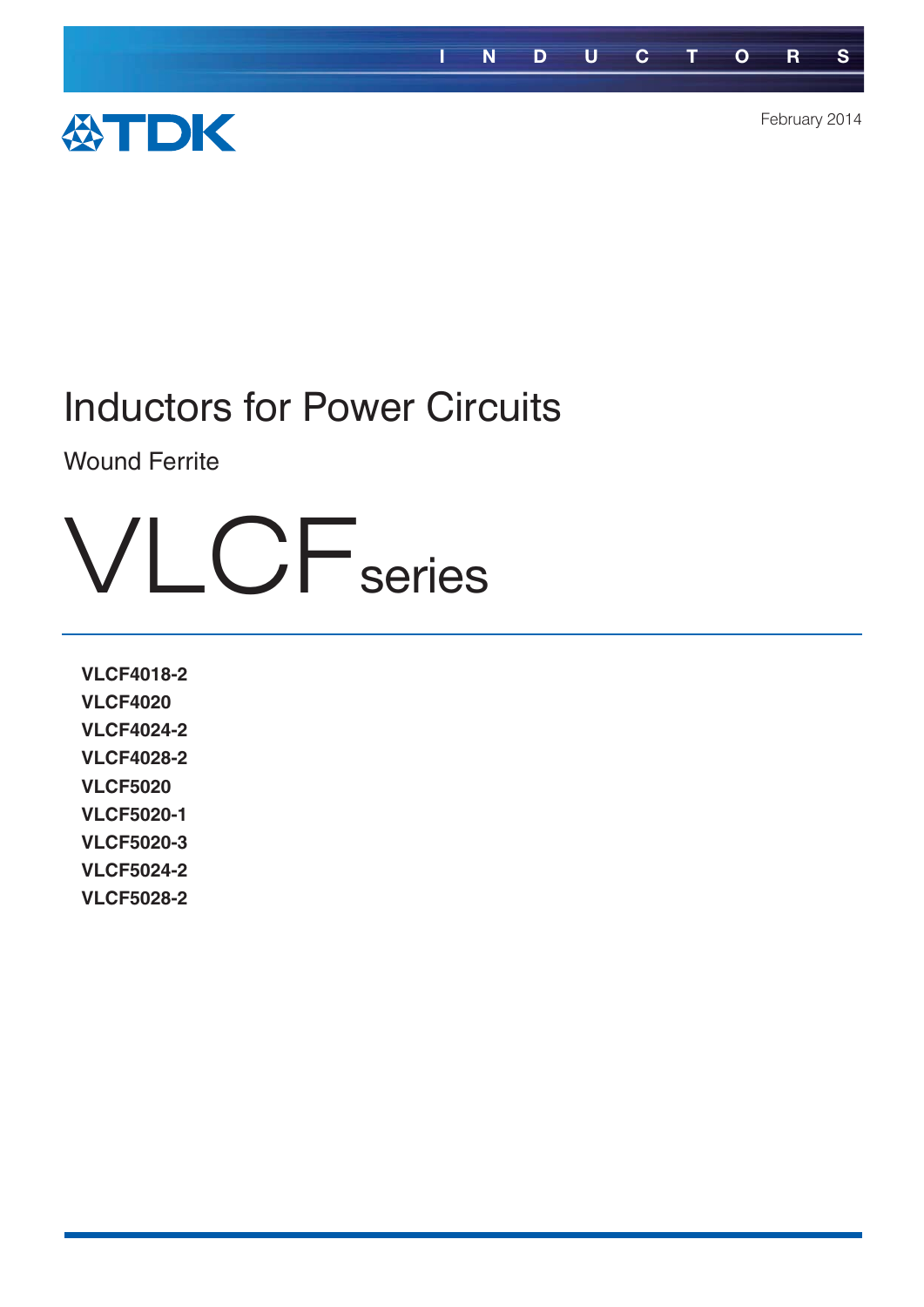

### **REMINDERS FOR USING THESE PRODUCTS**

Before using these products, be sure to request the delivery specifications.

### **SAFETY REMINDERS**

Please pay sufficient attention to the warnings for safe designing when using these products.

|                                                                                                                                                                                                                                                                                                                                                                                                                                                                                                                                                                                                                                                                                                                                                                                                                                                                     | <b>REMINDERS</b>                                                                                                                                                                                                                                                                               |  |  |  |  |  |
|---------------------------------------------------------------------------------------------------------------------------------------------------------------------------------------------------------------------------------------------------------------------------------------------------------------------------------------------------------------------------------------------------------------------------------------------------------------------------------------------------------------------------------------------------------------------------------------------------------------------------------------------------------------------------------------------------------------------------------------------------------------------------------------------------------------------------------------------------------------------|------------------------------------------------------------------------------------------------------------------------------------------------------------------------------------------------------------------------------------------------------------------------------------------------|--|--|--|--|--|
| $\circ$ The storage period is less than 6 months. Be sure to follow the storage conditions (Temperature: 5 to 40°C, Humidity: 10 to 75% RH or<br>less).<br>If the storage period elapses, the soldering of the terminal electrodes may deteriorate.                                                                                                                                                                                                                                                                                                                                                                                                                                                                                                                                                                                                                 |                                                                                                                                                                                                                                                                                                |  |  |  |  |  |
| $\bigcirc$ Do not use or store in locations where there are conditions such as gas corrosion (salt, acid, alkali, etc.).                                                                                                                                                                                                                                                                                                                                                                                                                                                                                                                                                                                                                                                                                                                                            |                                                                                                                                                                                                                                                                                                |  |  |  |  |  |
| ◯ Before soldering, be sure to preheat components.<br>The preheating temperature should be set so that the temperature difference between the solder temperature and chip temperature<br>does not exceed 150°C.                                                                                                                                                                                                                                                                                                                                                                                                                                                                                                                                                                                                                                                     |                                                                                                                                                                                                                                                                                                |  |  |  |  |  |
| $\bigcirc$ Soldering corrections after mounting should be within the range of the conditions determined in the specifications.<br>If overheated, a short circuit, performance deterioration, or lifespan shortening may occur.                                                                                                                                                                                                                                                                                                                                                                                                                                                                                                                                                                                                                                      |                                                                                                                                                                                                                                                                                                |  |  |  |  |  |
| $\bigcirc$ When embedding a printed circuit board where a chip is mounted to a set, be sure that residual stress is not given to the chip due to<br>the overall distortion of the printed circuit board and partial distortion such as at screw tightening portions.                                                                                                                                                                                                                                                                                                                                                                                                                                                                                                                                                                                                |                                                                                                                                                                                                                                                                                                |  |  |  |  |  |
| $\circlearrowright$ Self heating (temperature increase) occurs when the power is turned ON, so the tolerance should be sufficient for the set thermal<br>design.                                                                                                                                                                                                                                                                                                                                                                                                                                                                                                                                                                                                                                                                                                    |                                                                                                                                                                                                                                                                                                |  |  |  |  |  |
| $\bigcirc$ Carefully lay out the coil for the circuit board design of the non-magnetic shield type.<br>A malfunction may occur due to magnetic interference.                                                                                                                                                                                                                                                                                                                                                                                                                                                                                                                                                                                                                                                                                                        |                                                                                                                                                                                                                                                                                                |  |  |  |  |  |
| $\bigcirc$ Use a wrist band to discharge static electricity in your body through the grounding wire.                                                                                                                                                                                                                                                                                                                                                                                                                                                                                                                                                                                                                                                                                                                                                                |                                                                                                                                                                                                                                                                                                |  |  |  |  |  |
| $\bigcirc$ Do not expose the products to magnets or magnetic fields.                                                                                                                                                                                                                                                                                                                                                                                                                                                                                                                                                                                                                                                                                                                                                                                                |                                                                                                                                                                                                                                                                                                |  |  |  |  |  |
| $\bigcirc$ Do not use for a purpose outside of the contents regulated in the delivery specifications.                                                                                                                                                                                                                                                                                                                                                                                                                                                                                                                                                                                                                                                                                                                                                               |                                                                                                                                                                                                                                                                                                |  |  |  |  |  |
| $\circlearrowright$ The products listed on this catalog are intended for use in general electronic equipment (AV equipment, telecommunications<br>equipment, home appliances, amusement equipment, computer equipment, personal equipment, office equipment, measurement<br>equipment, industrial robots) under a normal operation and use condition.<br>The products are not designed or warranted to meet the requirements of the applications listed below, whose performance and/or<br>quality require a more stringent level of safety or reliability, or whose failure, malfunction or trouble could cause serious damage to<br>society, person or property.<br>If you intend to use the products in the applications listed below or if you have special requirements exceeding the range or conditions<br>set forth in the each catalog, please contact us. |                                                                                                                                                                                                                                                                                                |  |  |  |  |  |
| (1) Aerospace/Aviation equipment<br>(2) Transportation equipment (cars, electric trains, ships, etc.)<br>(3) Medical equipment<br>(4) Power-generation control equipment<br>(5) Atomic energy-related equipment<br>(6) Seabed equipment<br>(7) Transportation control equipment<br>When designing your equipment even for general-purpose applications, you are kindly requested to take into consideration securing<br>protection circuit/device or providing backup circuits in your equipment.                                                                                                                                                                                                                                                                                                                                                                   | (8) Public information-processing equipment<br>(9) Military equipment<br>(10) Electric heating apparatus, burning equipment<br>(11) Disaster prevention/crime prevention equipment<br>(12) Safety equipment<br>(13) Other applications that are not considered general-purpose<br>applications |  |  |  |  |  |

**公TDK**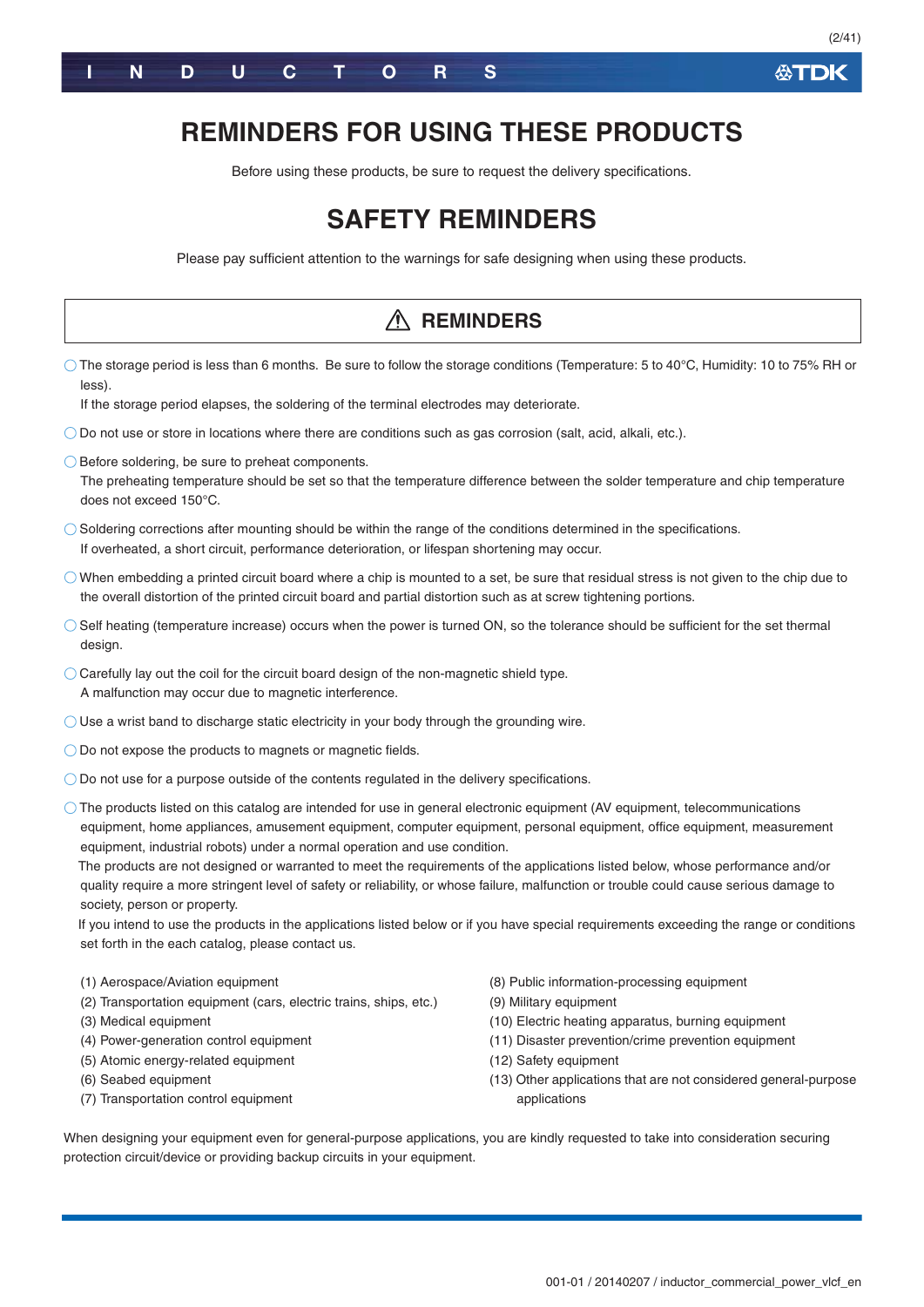### **Inductors for Power Circuits Wound Ferrite**

必TDK

**Product compatible with RoHS directive Halogen-free Compatible with lead-free solders**

# **Overview of the VLCF Series**

#### **FEATURES**

Magnetic shield type wound inductor for power circuits.

Low-profile product lineup with max. heights of 1.8mm, 2.0mm, 2.4mm, and 2.8mm allowing for different usages.

 $\bigcirc$  Magnetic shield construction with ferrite core.

#### **APPLICATION**

O Power source inductor for mobile devices such as HDDs, DVCs, and DSCs

◯ LCDs, other DC to DC converters

#### **PART NUMBER CONSTRUCTION**



#### **OPERATING TEMPERATURE RANGE, PACKAGE QUANTITY, PRODUCT WEIGHT**

|                   |                                  | <b>Temperature range</b>        |                         |                          |
|-------------------|----------------------------------|---------------------------------|-------------------------|--------------------------|
| <b>Type</b>       | <b>Operating</b><br>temperature* | <b>Storage</b><br>temperature** | <b>Package quantity</b> | <b>Individual weight</b> |
|                   | (°C)                             | (°C)                            | (pieces/reel)           | (mg)                     |
| <b>VLCF4018-2</b> | $-40$ to $+105$                  | $-40$ to $+105$                 | 1000                    | 106                      |
| <b>VLCF4020</b>   | $-40$ to $+105$                  | $-40$ to $+105$                 | 1000                    | 112                      |
| <b>VLCF4024-2</b> | $-40$ to $+105$                  | $-40$ to $+105$                 | 500                     | 138                      |
| <b>VLCF4028-2</b> | $-40$ to $+105$                  | $-40$ to $+105$                 | 500                     | 159                      |
| <b>VLCF5020</b>   | $-40$ to $+105$                  | $-40$ to $+105$                 | 500                     | 180                      |
| <b>VLCF5020-1</b> | $-40$ to $+105$                  | $-40$ to $+105$                 | 500                     | 180                      |
| <b>VLCF5020-3</b> | $-40$ to $+105$                  | $-40$ to $+105$                 | 500                     | 180                      |
| <b>VLCF5024-2</b> | $-40$ to $+105$                  | $-40$ to $+105$                 | 500                     | 221                      |
| <b>VLCF5028-2</b> | $-40$ to $+105$                  | $-40$ to $+105$                 | 500                     | 258                      |

-Operating temperature range includes self-temperature rise.

\*\* The Storage temperature range is for after the circuit board is mounted.

RoHS Directive Compliant Product: See the following for more details related to RoHS Directive compliant products. http://www.tdk.co.jp/rohs/ Halogen-free: Indicates that Cl content is less than 900ppm, Br content is less than 900ppm, and that the total Cl and Br content is less than 1500ppm.

<sup>•</sup> All specifications are subject to change without notice.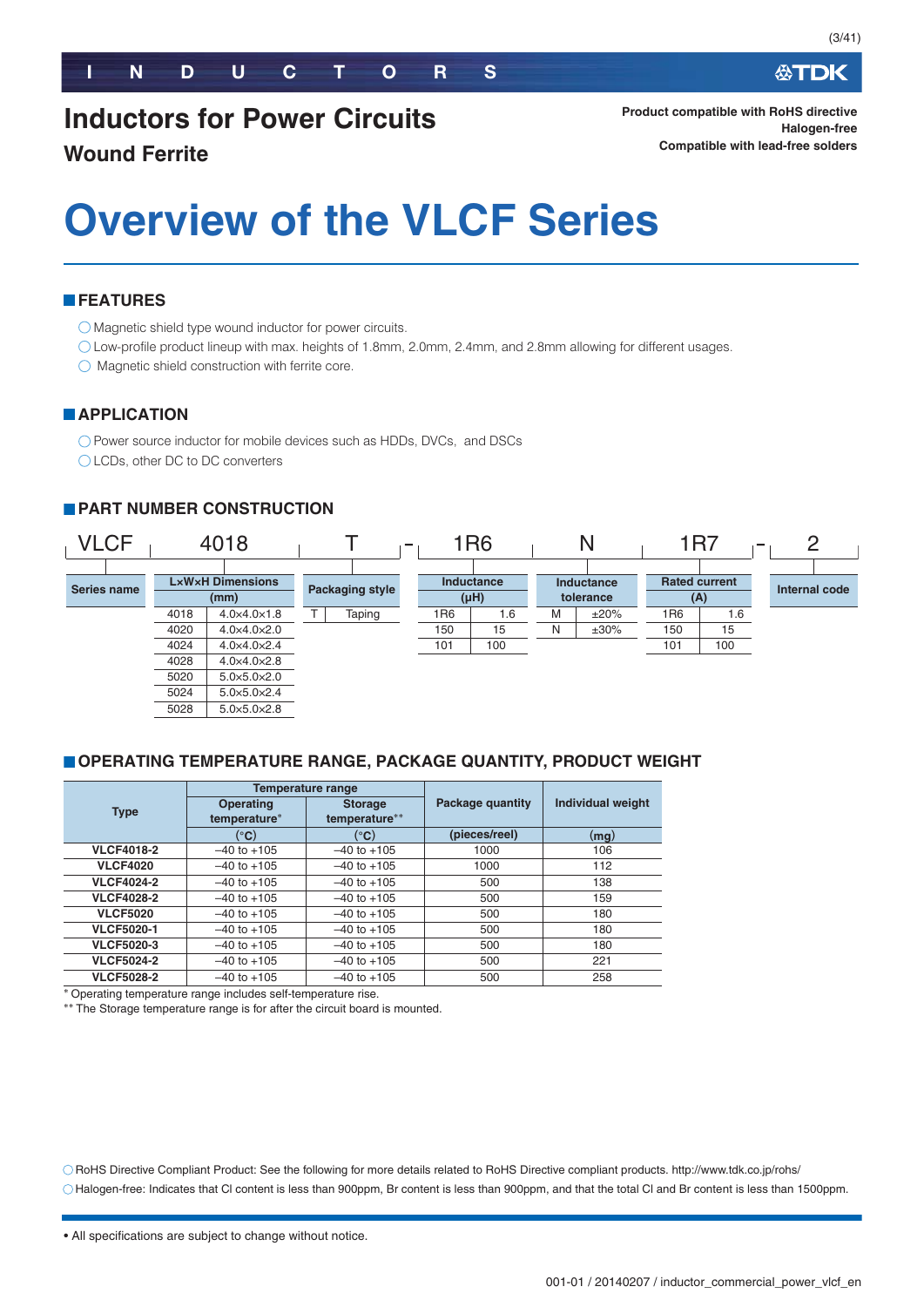### **INDUCTORS**

### **Overview of the VLCF Series**

#### **RECOMMENDED REFLOW PROFILE**



**Preheating Soldering Peak Temp. Time Temp. Time Temp. Time T1 T2 t1 T3 t2 T4 t3** 130°C 150°C 110s 200°C 90s 260°C 5s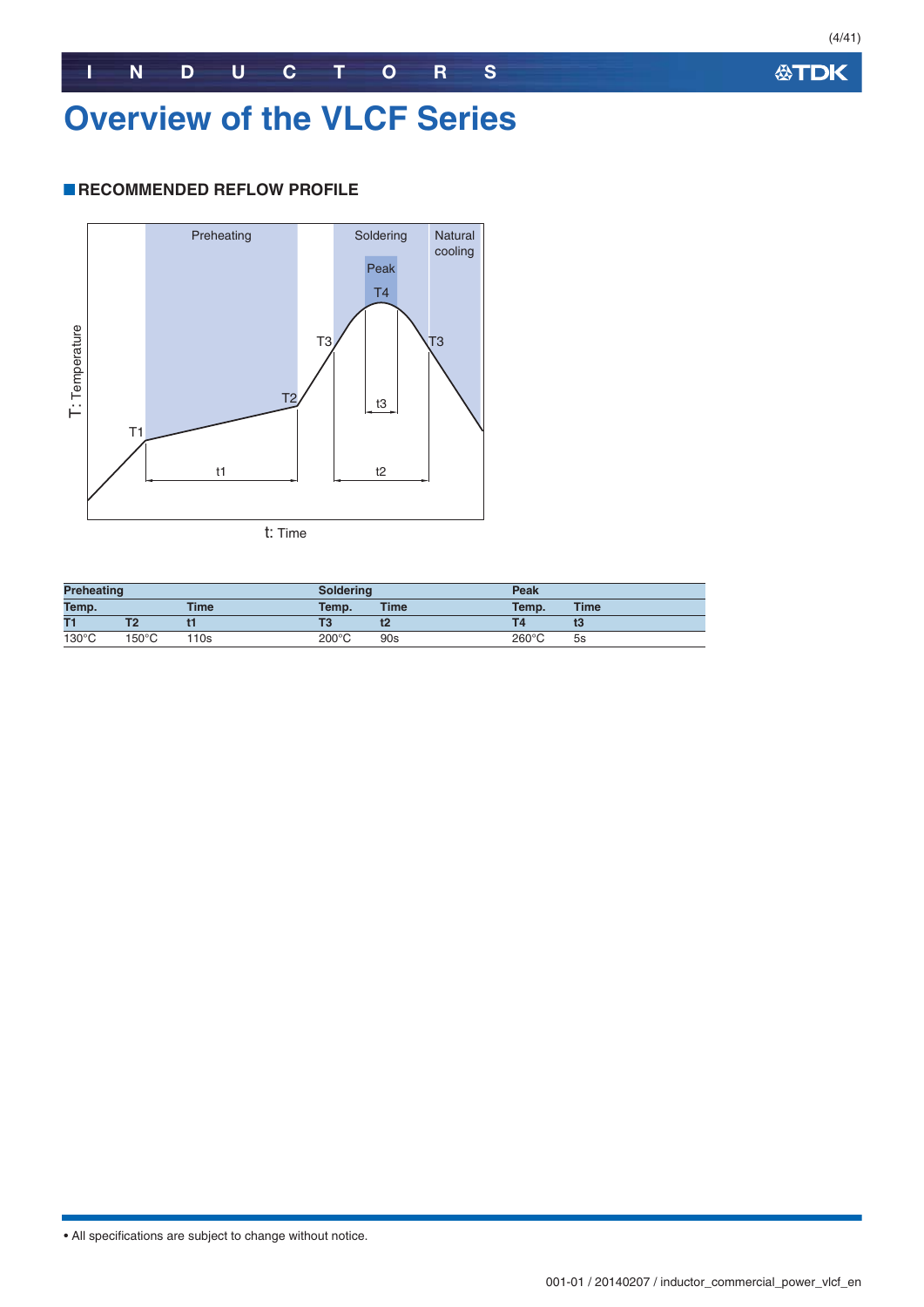## VLCF series **VLCF4018-2 Type**

#### **SHAPE & DIMENSIONS**



Dimensions in mm

#### **RECOMMENDED LAND PATTERN**



Dimensions in mm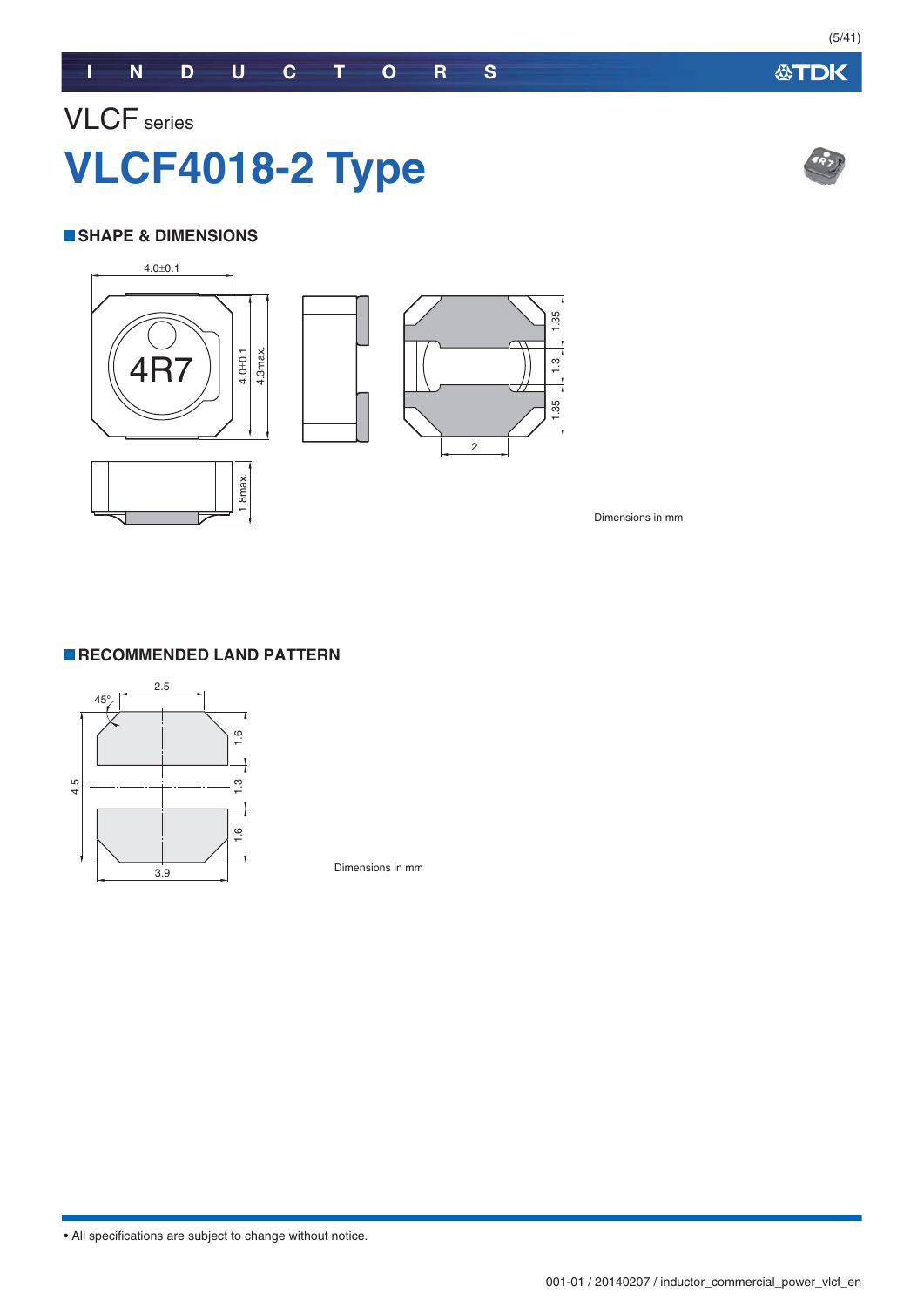(6/41)

### VLCF series **VLCF4018-2 Type**

#### **ELECTRICAL CHARACTERISTICS**

#### **CHARACTERISTICS SPECIFICATION TABLE**

| L                 |                  | <b>Measuring</b> | DC resistance |       | Rated current(A)* |      |                     |
|-------------------|------------------|------------------|---------------|-------|-------------------|------|---------------------|
|                   |                  | frequency        | $(\Omega)$    |       | max.              | typ. | Part No.            |
| (H <sub>H</sub> ) | <b>Tolerance</b> | (kHz)            | max.          | typ.  | Idc1              | Idc2 |                     |
| 1.6               | $±30\%$          | 100              | 0.051         | 0.044 | 1.72              | 2.42 | VLCF4018T-1R6N1R7-2 |
| 2.2               | $±30\%$          | 100              | 0.06          | 0.052 | 1.44              | 2.23 | VLCF4018T-2R2N1R4-2 |
| 3.3               | $±30\%$          | 100              | 0.079         | 0.069 | 1.26              | 1.93 | VLCF4018T-3R3N1R2-2 |
| 4.7               | $±30\%$          | 100              | 0.101         | 0.088 | 1.07              | 1.72 | VLCF4018T-4R7N1R0-2 |
| 6.8               | $±30\%$          | 100              | 0.124         | 0.108 | 0.94              | 1.55 | VLCF4018T-6R8NR94-2 |
| 10                | ±20%             | 100              | 0.188         | 0.163 | 0.74              | 1.26 | VLCF4018T-100MR74-2 |
| 15                | ±20%             | 100              | 0.268         | 0.233 | 0.59              | 1.1  | VLCF4018T-150MR59-2 |
| 22                | ±20%             | 100              | 0.369         | 0.321 | 0.49              | 0.9  | VLCF4018T-220MR49-2 |
| 33                | ±20%             | 100              | 0.54          | 0.469 | 0.42              | 0.74 | VLCF4018T-330MR42-2 |
| 47                | ±20%             | 100              | 0.76          | 0.661 | 0.34              | 0.62 | VLCF4018T-470MR34-2 |

- Rated current: smaller value of either Idc1 or Idc2.

Idc1: When based on the inductance change rate (30% below the initial value)

Idc2: When based on the temperature increase (Temperature increase of 40°C by self heating)

#### ○ Measurement equipment

| Measurement item   | Product No.         | Manufacturer         |  |
|--------------------|---------------------|----------------------|--|
|                    | 4194A               | Agilent Technologies |  |
| DC resistance      | VP-2941A            | Panasonic            |  |
| Rated current Idc1 | 4285A+42841A+42842C | Agilent Technologies |  |
|                    |                     |                      |  |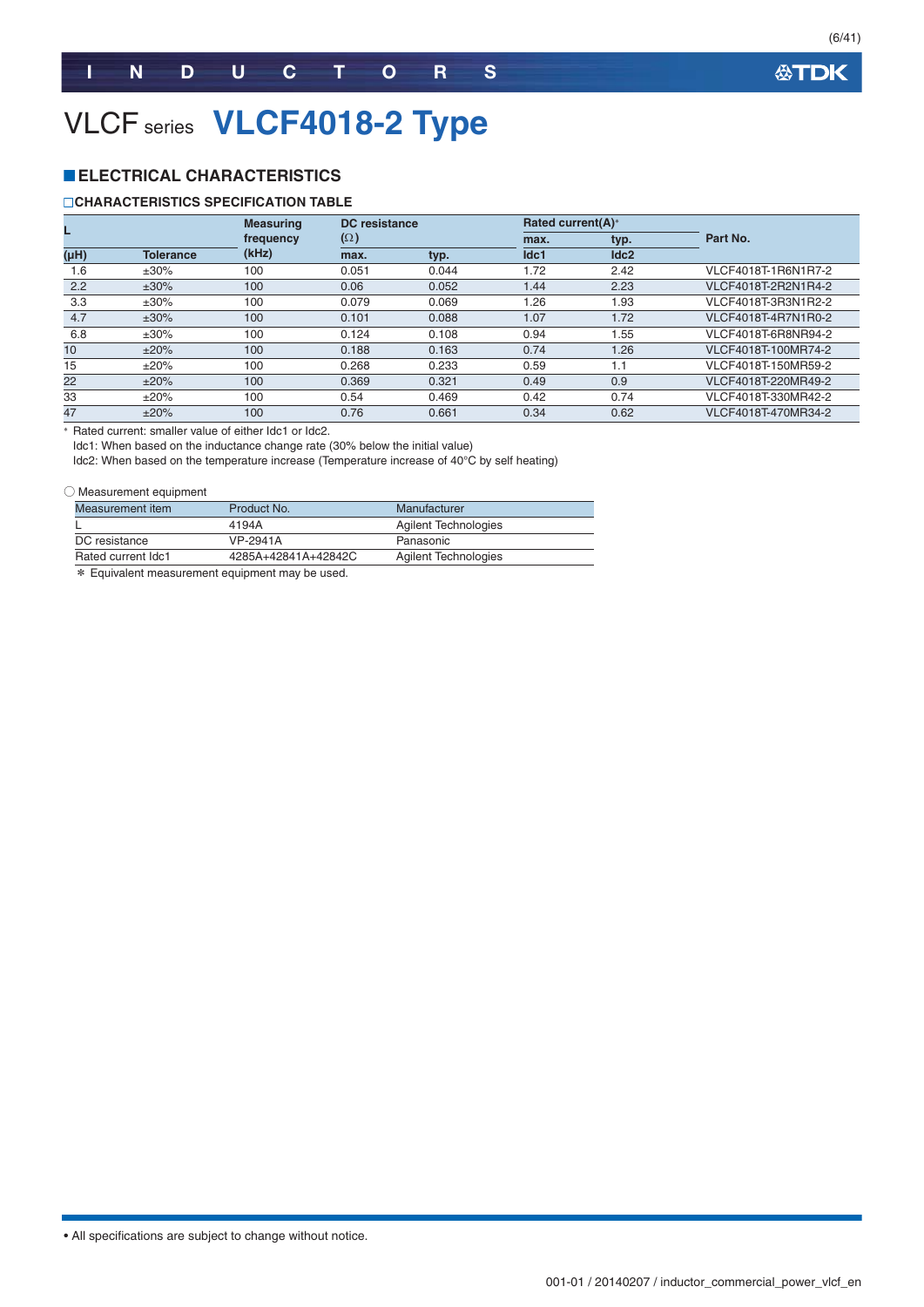### VLCF series **VLCF4018-2 Type**

#### **ELECTRICAL CHARACTERISTICS**

#### **L FREQUENCY CHARACTERISTICS GRAPH**



 $\bigcirc$  Measurement equipment Product No. Manufacturer

| 4294A | <b>Agilent Technologies</b> |
|-------|-----------------------------|
|       |                             |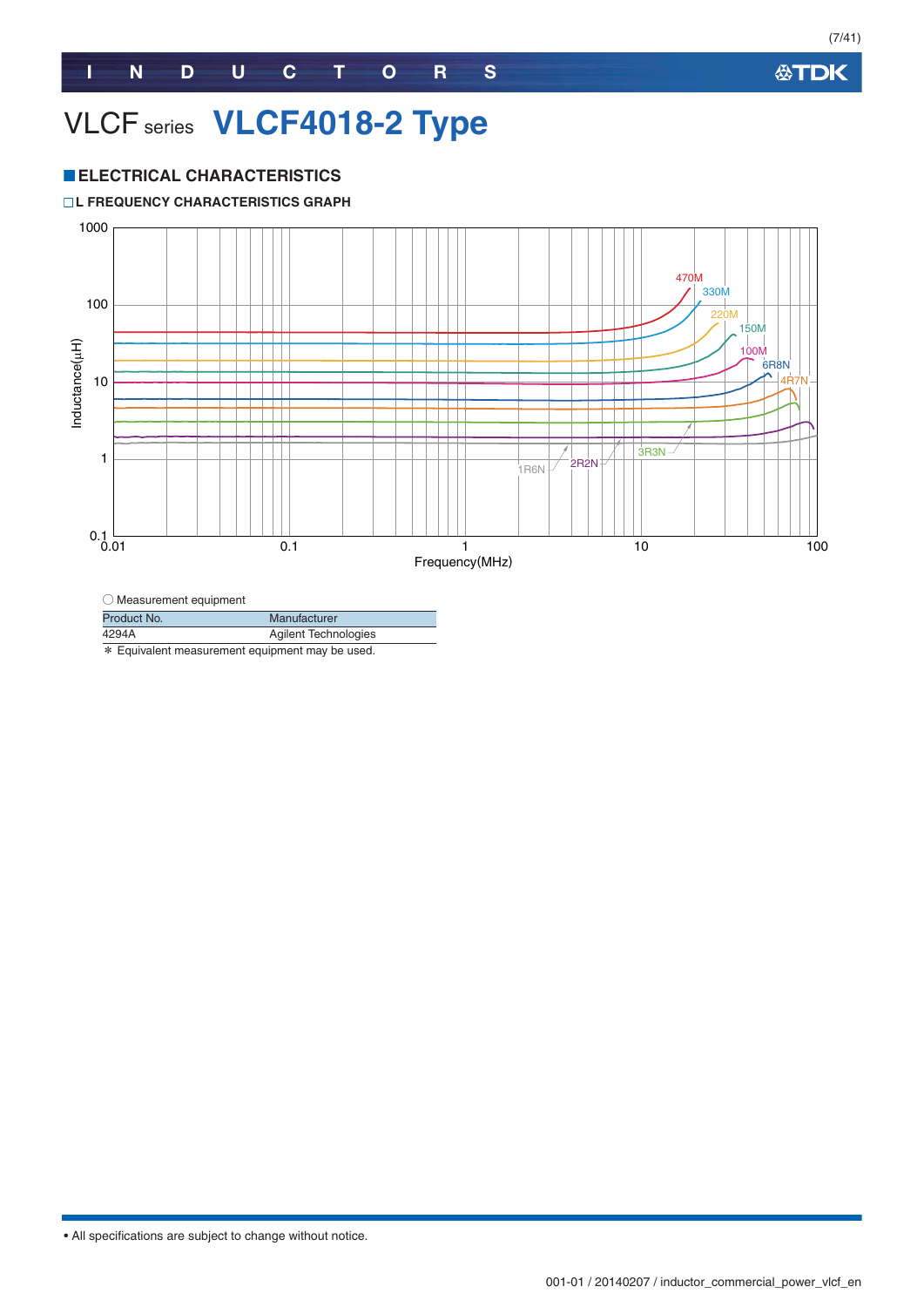### VLCF series **VLCF4018-2 Type**

#### **ELECTRICAL CHARACTERISTICS**

#### **INDUCTANCE VS. DC BIAS CHARACTERISTICS GRAPH**



 $\bigcirc$  Measurement equipment

Product No. Manufacturer

4285A+42841A+42842C Agilent Technologies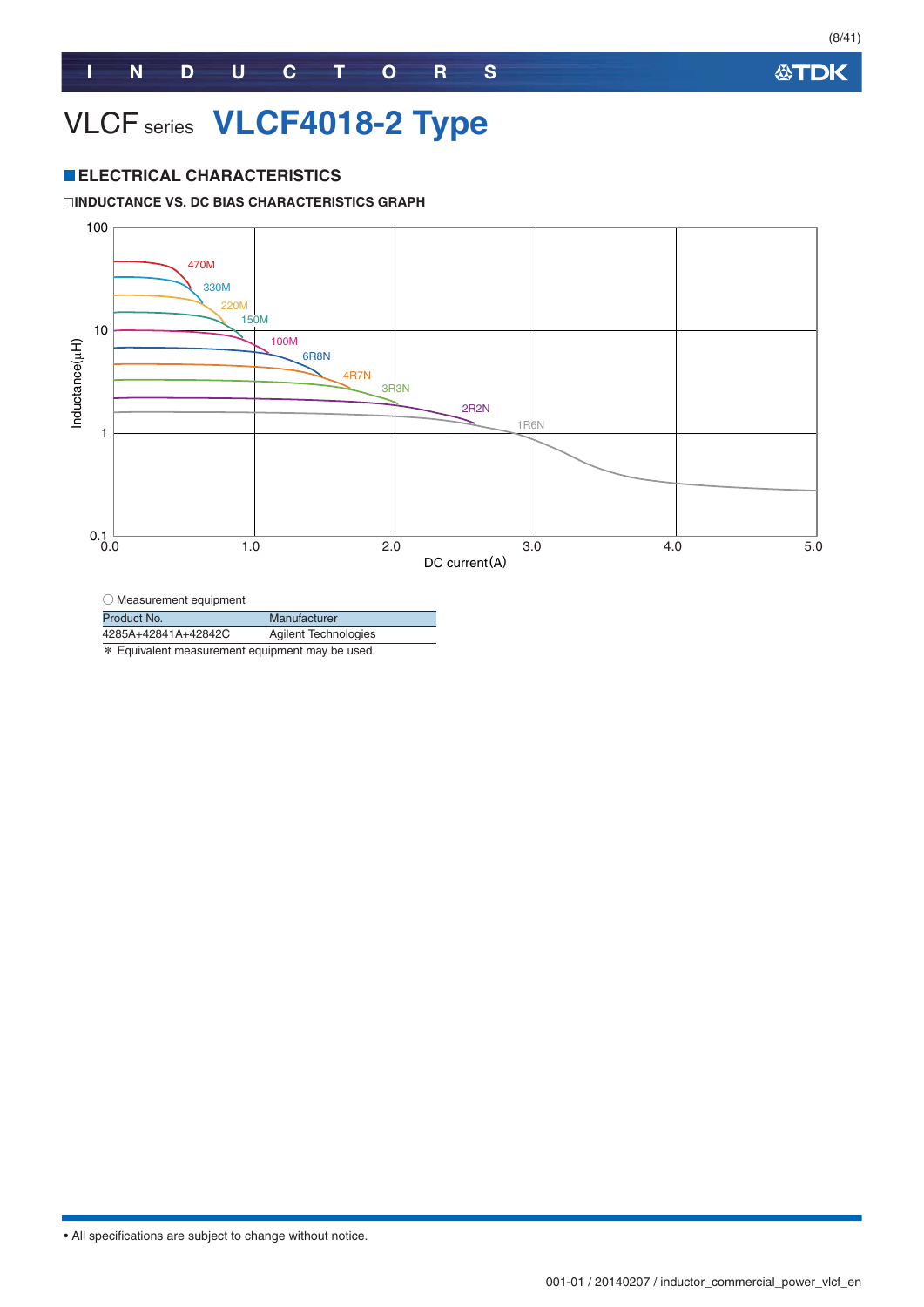#### **SHAPE & DIMENSIONS**



Dimensions in mm



Dimensions in mm

• All specifications are subject to change without notice.



**公TDK**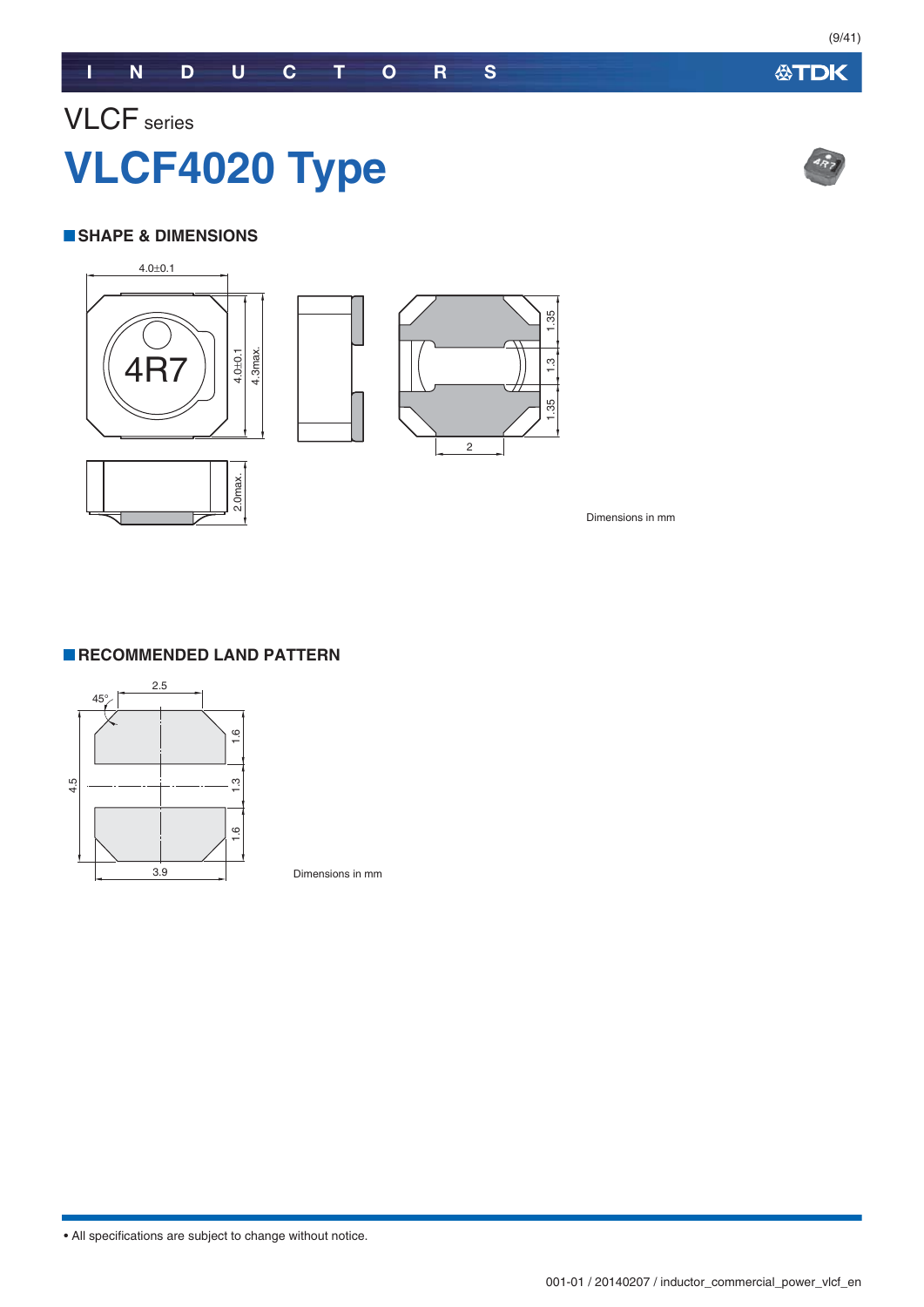(10/41)

### VLCF series **VLCF4020 Type**

#### **ELECTRICAL CHARACTERISTICS**

#### **CHARACTERISTICS SPECIFICATION TABLE**

|      |                  | <b>Measuring</b> |            | <b>DC</b> resistance |      | Rated current(A)* |                          |
|------|------------------|------------------|------------|----------------------|------|-------------------|--------------------------|
|      |                  | frequency        | $(\Omega)$ |                      | max. | typ.              | Part No.                 |
| (HH) | <b>Tolerance</b> | (kHz)            | max.       | typ.                 | Idc1 | Idc2              |                          |
| 1.8  | $±30\%$          | 100              | 0.051      | 0.046                | 1.97 | 2.37              | VLCF4020T-1R8N1R9        |
| 2.2  | $±30\%$          | 100              | 0.059      | 0.054                | 1.72 | 2.19              | <b>VLCF4020T-2R2N1R7</b> |
| 3.3  | $±30\%$          | 100              | 0.078      | 0.071                | 1.52 | 1.94              | VLCF4020T-3R3N1R5        |
| 4.7  | $±30\%$          | 100              | 0.098      | 0.089                | 1.24 | 1.71              | VLCF4020T-4R7N1R2        |
| 6.8  | $±30\%$          | 100              | 0.131      | 0.119                | 1.05 | 1.47              | VLCF4020T-6R8N1R0        |
| 10   | ±20%             | 100              | 0.185      | 0.168                | 0.85 | 1.22              | VLCF4020T-100MR85        |
| 15   | ±20%             | 100              | 0.303      | 0.275                | 0.68 | 1.0               | VLCF4020T-150MR68        |
| 22   | ±20%             | 100              | 0.431      | 0.391                | 0.56 | 0.8               | VLCF4020T-220MR56        |
| 27   | ±20%             | 100              | 0.496      | 0.451                | 0.48 | 0.8               | VLCF4020T-270MR48        |
| 33   | ±20%             | 100              | 0.628      | 0.571                | 0.47 | 0.69              | VLCF4020T-330MR47        |
| 47   | $±20\%$          | 100              | 0.934      | 0.849                | 0.39 | 0.56              | VLCF4020T-470MR39        |
| 100  | ±20%             | 100              | 1.4        | 1.308                | 0.26 | 0.45              | VLCF4020T-101MR26        |

- Rated current: smaller value of either Idc1 or Idc2.

Idc1: When based on the inductance change rate (30% below the initial value)

Idc2: When based on the temperature increase (Temperature increase of 40°C by self heating)

#### ○ Measurement equipment

| Measurement item   | Product No.         | Manufacturer                |
|--------------------|---------------------|-----------------------------|
|                    | 4194A               | <b>Agilent Technologies</b> |
| DC resistance      | VP-2941A            | Panasonic                   |
| Rated current Idc1 | 4285A+42841A+42842C | Agilent Technologies        |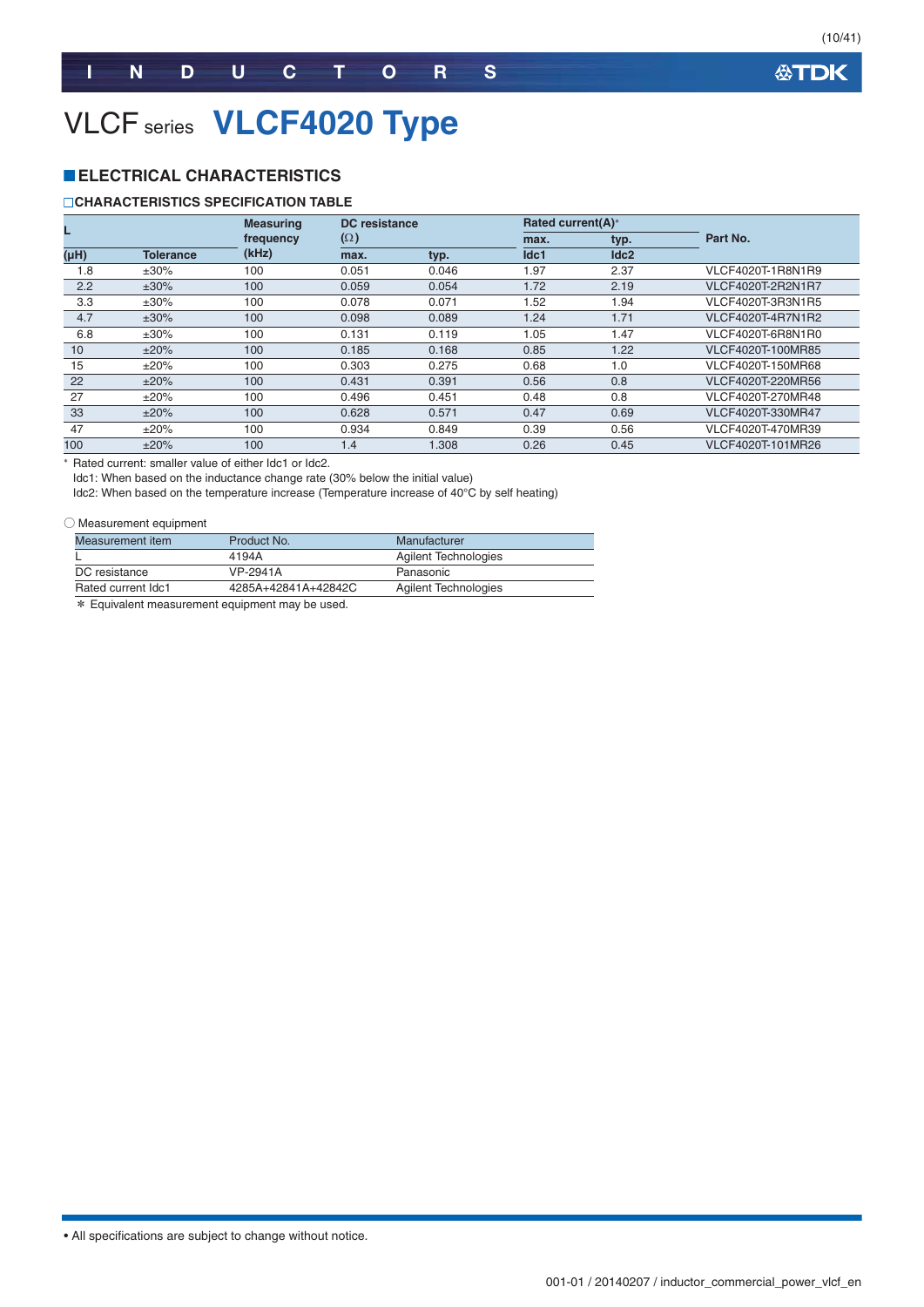### VLCF series **VLCF4020 Type**

#### **ELECTRICAL CHARACTERISTICS**

#### **L FREQUENCY CHARACTERISTICS GRAPH**

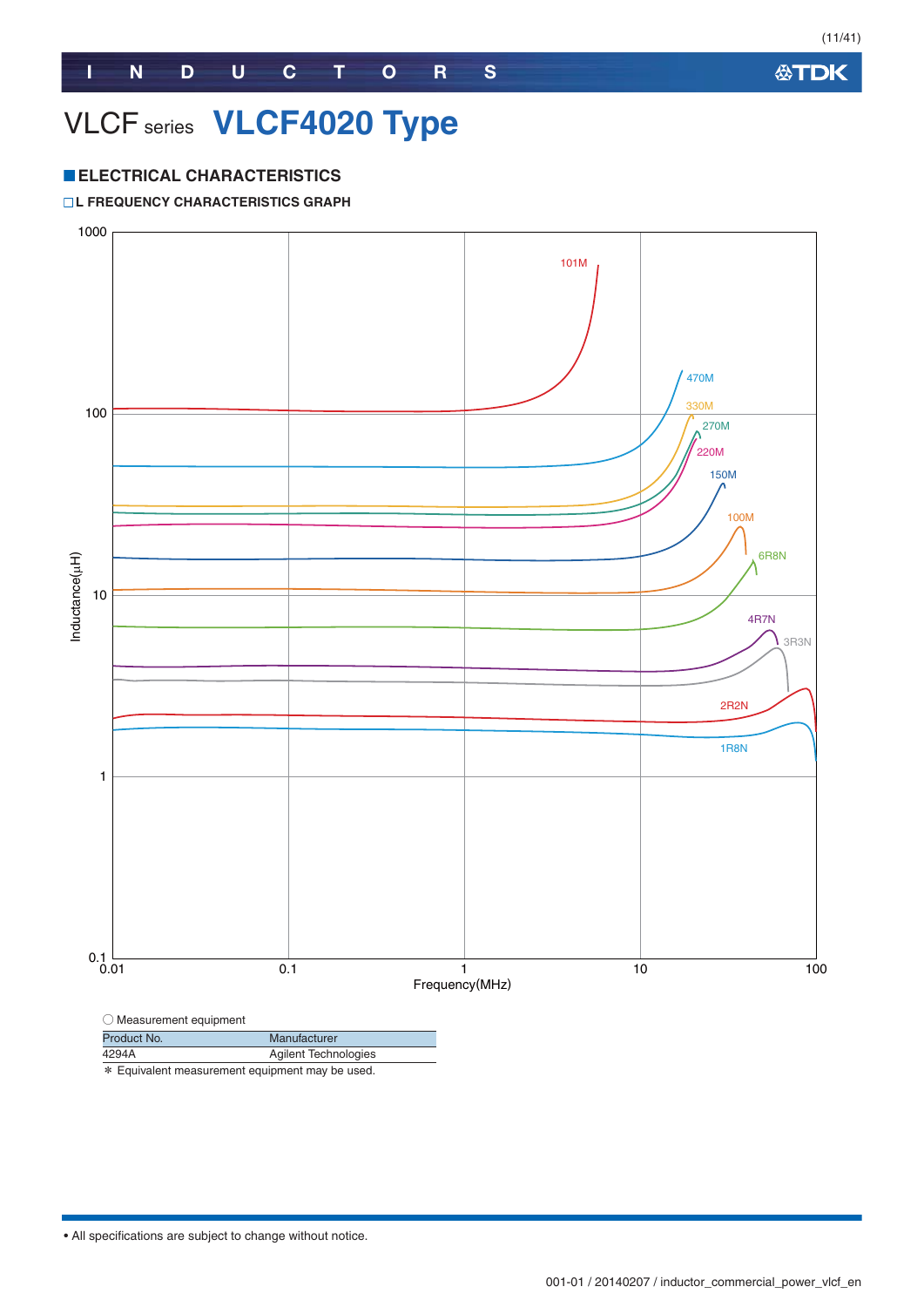### VLCF series **VLCF4020 Type**

#### **ELECTRICAL CHARACTERISTICS**

#### **INDUCTANCE VS. DC BIAS CHARACTERISTICS GRAPH**



| Product No.         | Manufacturer                |
|---------------------|-----------------------------|
| 4285A+42841A+42842C | <b>Agilent Technologies</b> |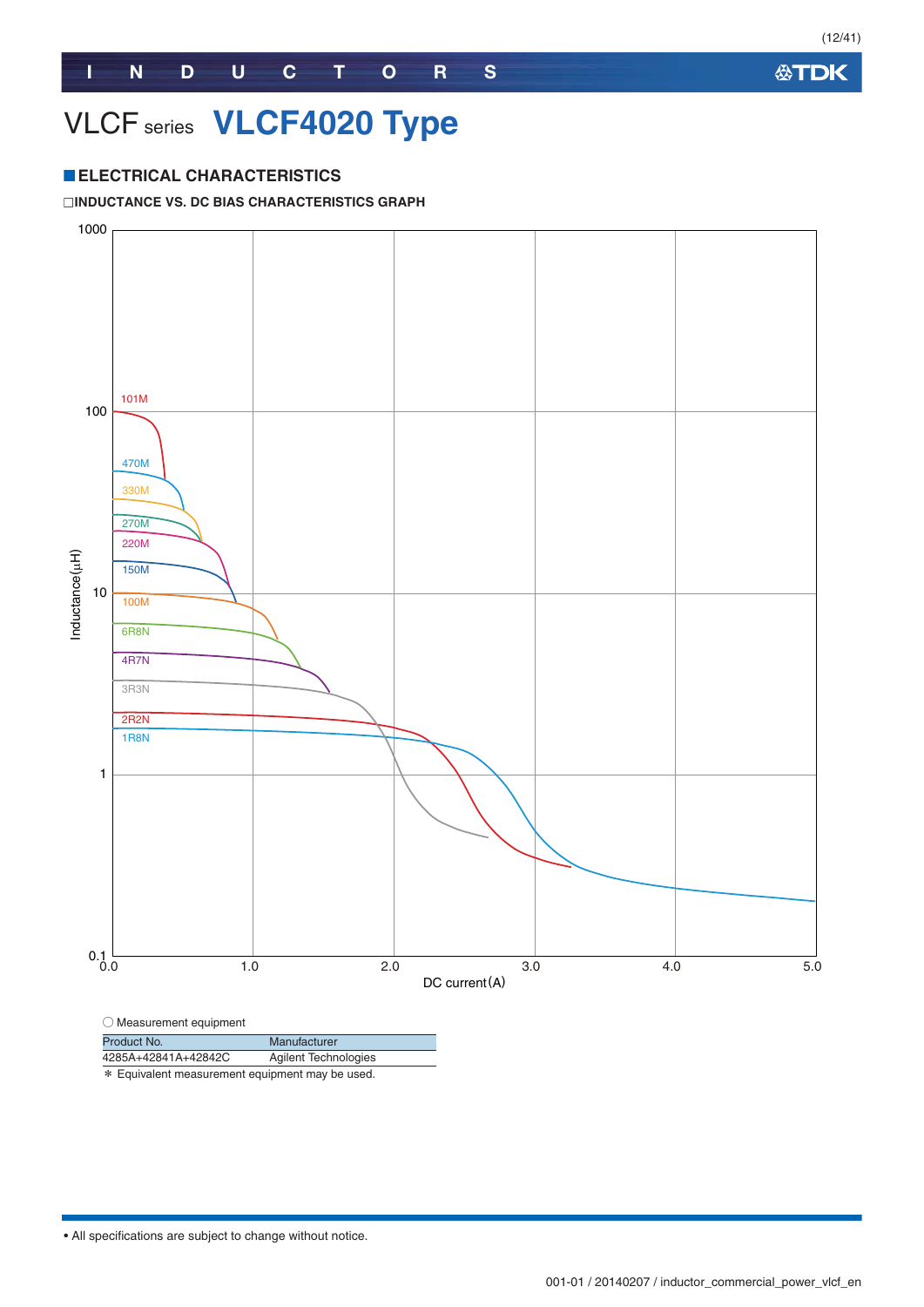### VLCF series **VLCF4024-2 Type**

#### **SHAPE & DIMENSIONS**



Dimensions in mm



Dimensions in mm

• All specifications are subject to change without notice.



**公TDK**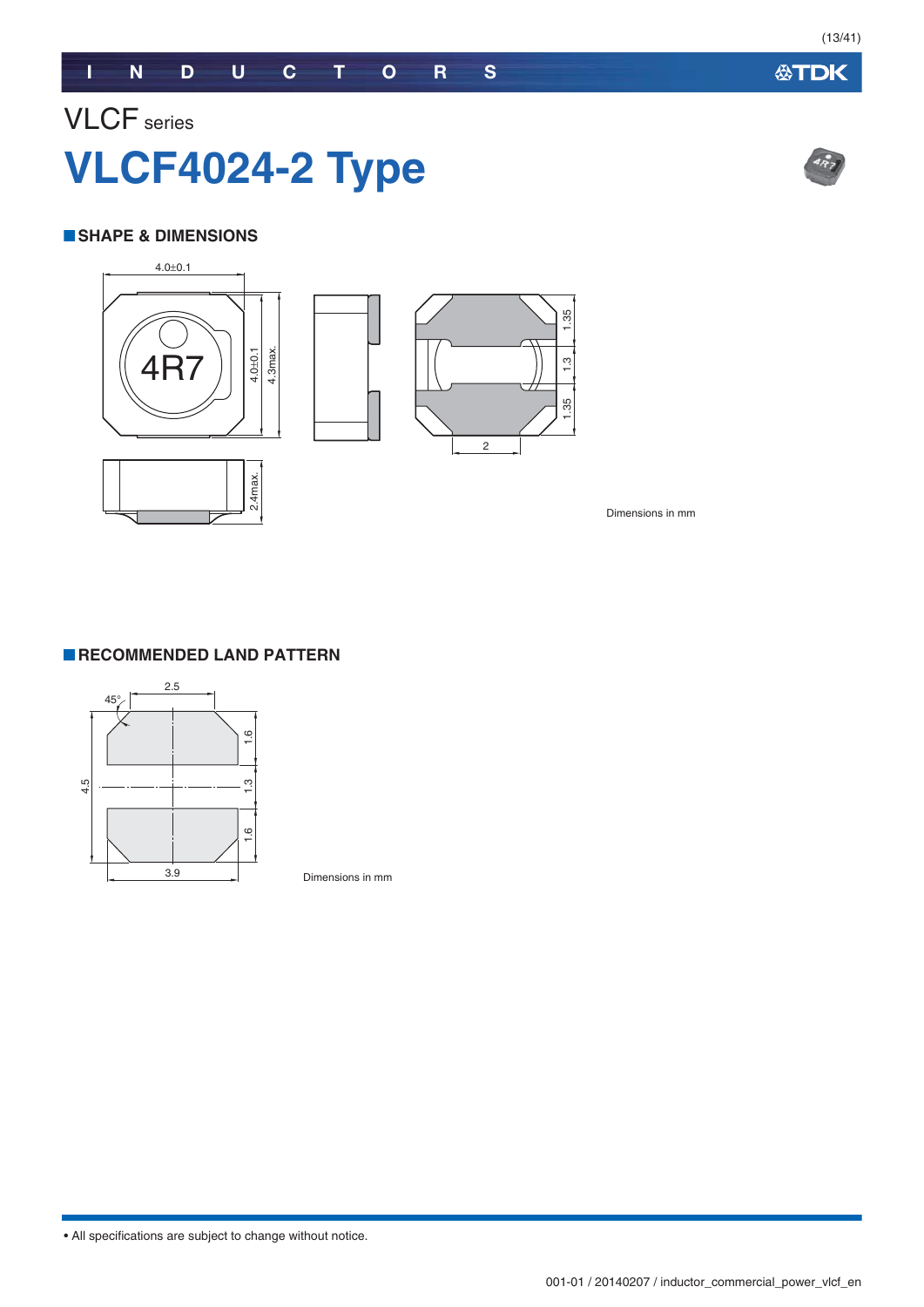(14/41)

### VLCF series **VLCF4024-2 Type**

#### **ELECTRICAL CHARACTERISTICS**

#### **CHARACTERISTICS SPECIFICATION TABLE**

|      |                  | <b>Measuring</b> | DC resistance |       | Rated current(A)* |                  |                     |  |
|------|------------------|------------------|---------------|-------|-------------------|------------------|---------------------|--|
|      |                  | frequency        | $(\Omega)$    |       | max.              | typ.             | Part No.            |  |
| (µH) | <b>Tolerance</b> | (kHz)            | max.          | typ.  | Idc1              | Idc <sub>2</sub> |                     |  |
| 1.2  | $±30\%$          | 100              | 0.032         | 0.027 | 2.46              | 3.09             | VLCF4024T-1R2N2R4-2 |  |
| 1.6  | $±30\%$          | 100              | 0.039         | 0.035 | 2.10              | 2.61             | VLCF4024T-1R6N2R1-2 |  |
| 2.2  | $±30\%$          | 100              | 0.043         | 0.039 | 1.76              | 2.43             | VLCF4024T-2R2N1R7-2 |  |
| 3.3  | $±30\%$          | 100              | 0.068         | 0.061 | 1.60              | 1.96             | VLCF4024T-3R3N1R6-2 |  |
| 4.7  | $±30\%$          | 100              | 0.087         | 0.075 | 1.43              | 1.76             | VLCF4024T-4R7N1R4-2 |  |
| 6.8  | $±30\%$          | 100              | 0.116         | 0.101 | 1.15              | 1.54             | VLCF4024T-6R8N1R1-2 |  |
| 10   | ±20%             | 100              | 0.136         | 0.119 | 0.90              | 1.37             | VLCF4024T-100MR90-2 |  |
| 15   | ±20%             | 100              | 0.198         | 0.172 | 0.80              | 1.05             | VLCF4024T-150MR80-2 |  |
| 22   | ±20%             | 100              | 0.332         | 0.28  | 0.65              | 0.90             | VLCF4024T-220MR65-2 |  |
| 33   | ±20%             | 100              | 0.438         | 0.38  | 0.55              | 0.74             | VLCF4024T-330MR55-2 |  |
| 47   | $\pm 20\%$       | 100              | 0.644         | 0.56  | 0.44              | 0.64             | VLCF4024T-470MR44-2 |  |
| 100  | ±20%             | 100              | 1.21          | 1.05  | 0.30              | 0.48             | VLCF4024T-101MR30-2 |  |

- Rated current: smaller value of either Idc1 or Idc2.

Idc1: When based on the inductance change rate (30% below the initial value)

Idc2: When based on the temperature increase (Temperature increase of 40°C by self heating)

#### ○ Measurement equipment

| Measurement item   | Product No.         | Manufacturer                |
|--------------------|---------------------|-----------------------------|
|                    | 4194A               | <b>Agilent Technologies</b> |
| DC resistance      | VP-2941A            | Panasonic                   |
| Rated current Idc1 | 4285A+42841A+42842C | Agilent Technologies        |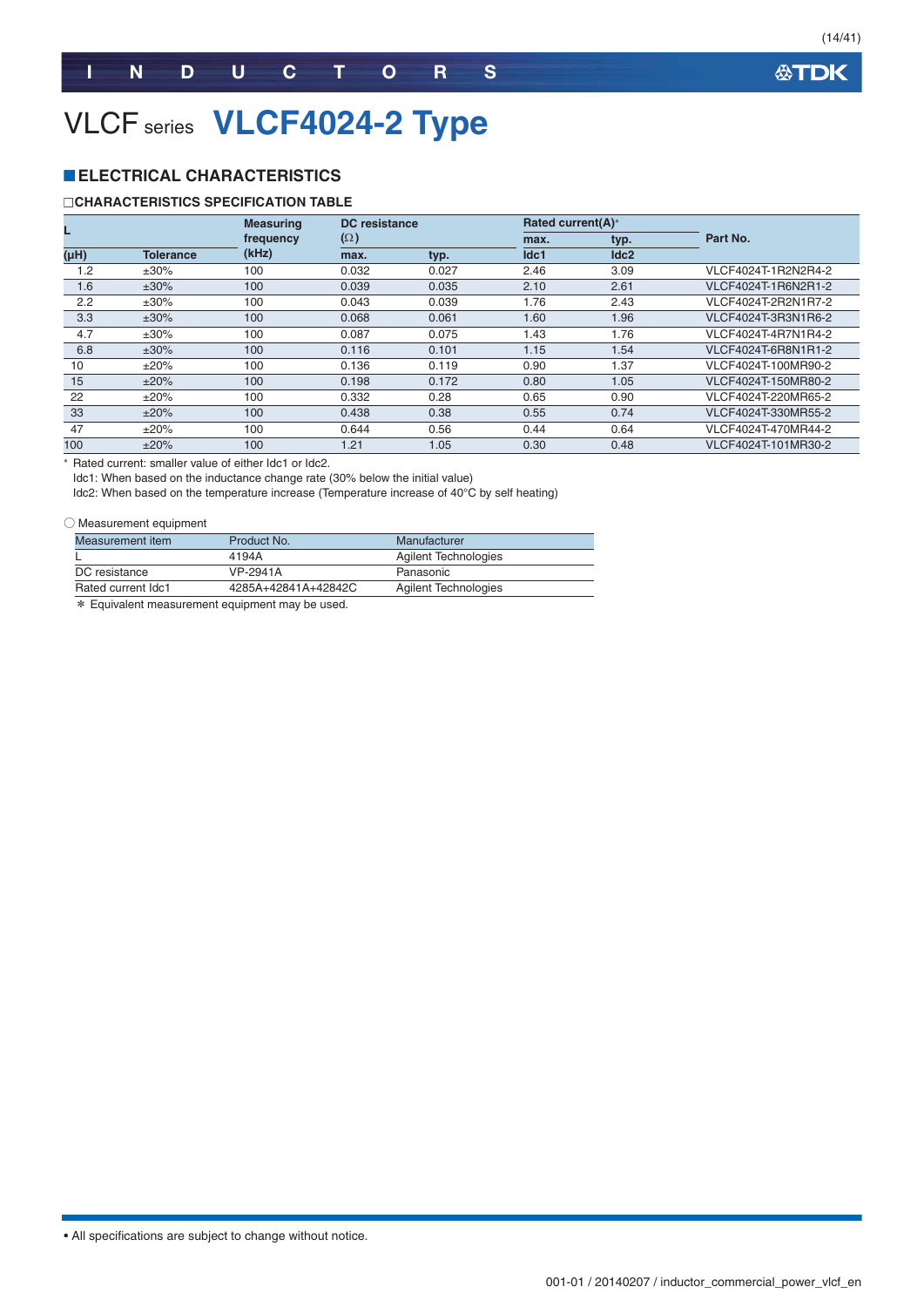### VLCF series **VLCF4024-2 Type**

#### **ELECTRICAL CHARACTERISTICS**

#### **L FREQUENCY CHARACTERISTICS GRAPH**



| Product No. | Manufacturer                |
|-------------|-----------------------------|
| 4294A       | <b>Agilent Technologies</b> |
|             |                             |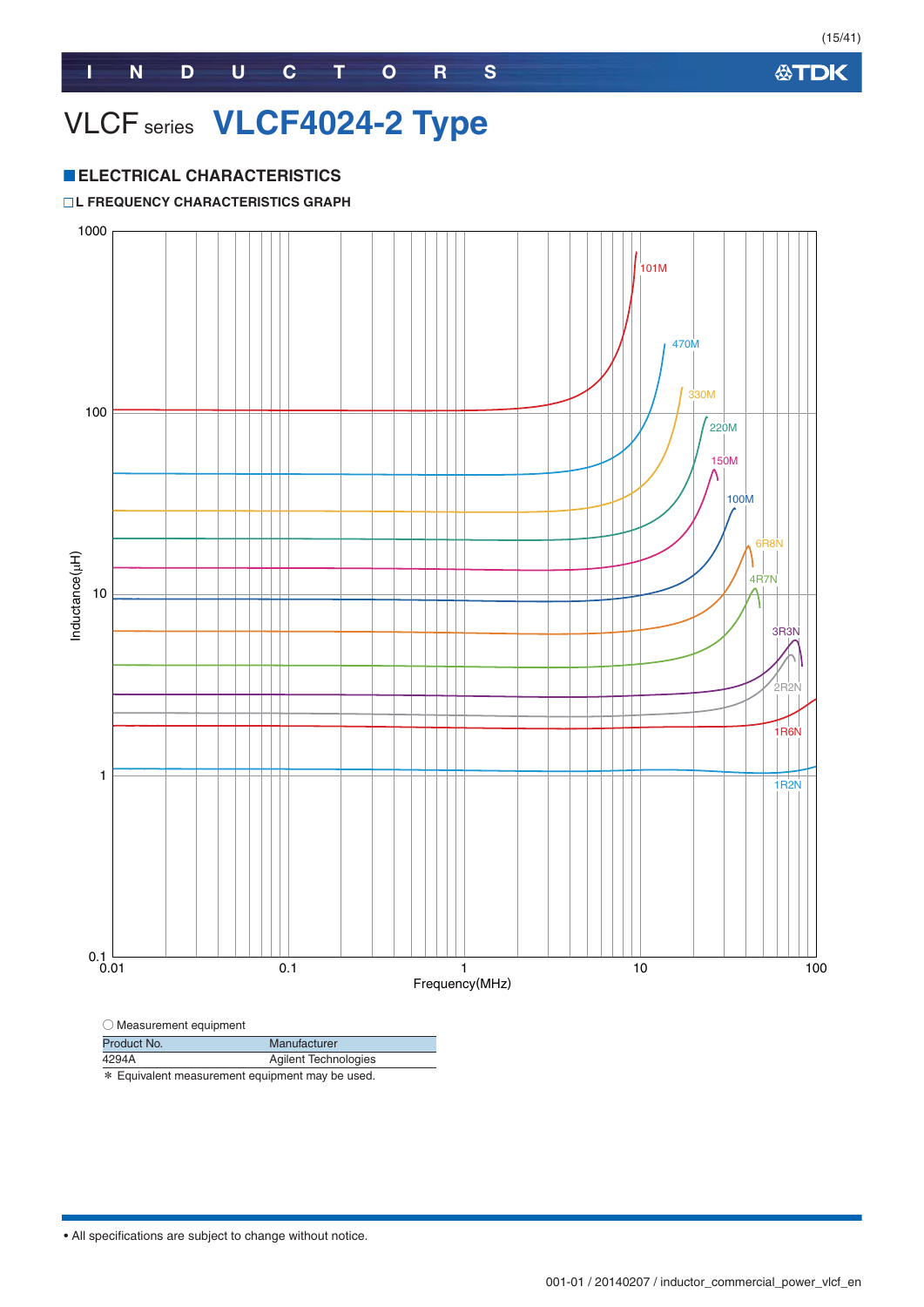### VLCF series **VLCF4024-2 Type**

#### **ELECTRICAL CHARACTERISTICS**

#### **INDUCTANCE VS. DC BIAS CHARACTERISTICS GRAPH**

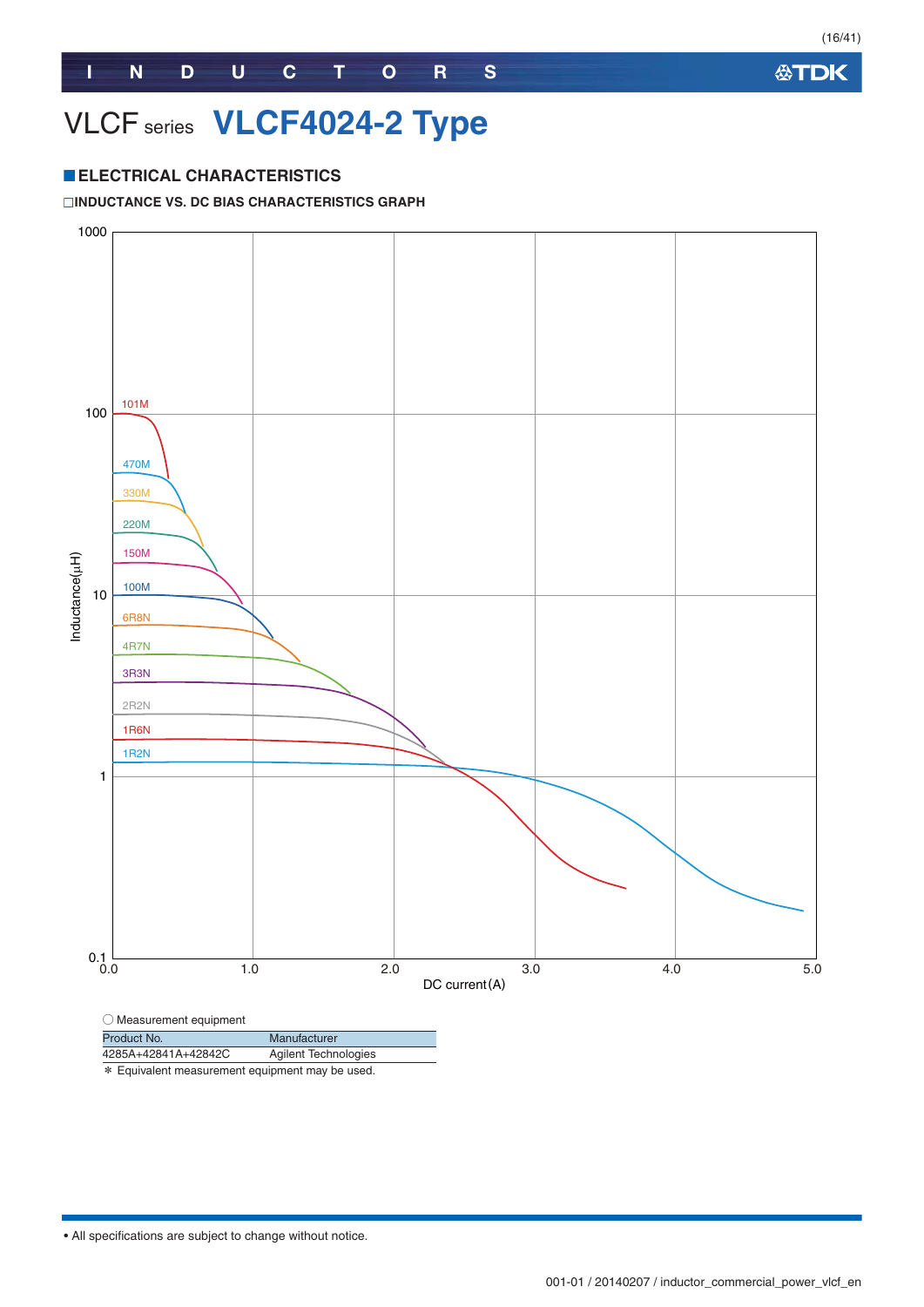## VLCF series **VLCF4028-2 Type**

#### **SHAPE & DIMENSIONS**



Dimensions in mm



Dimensions in mm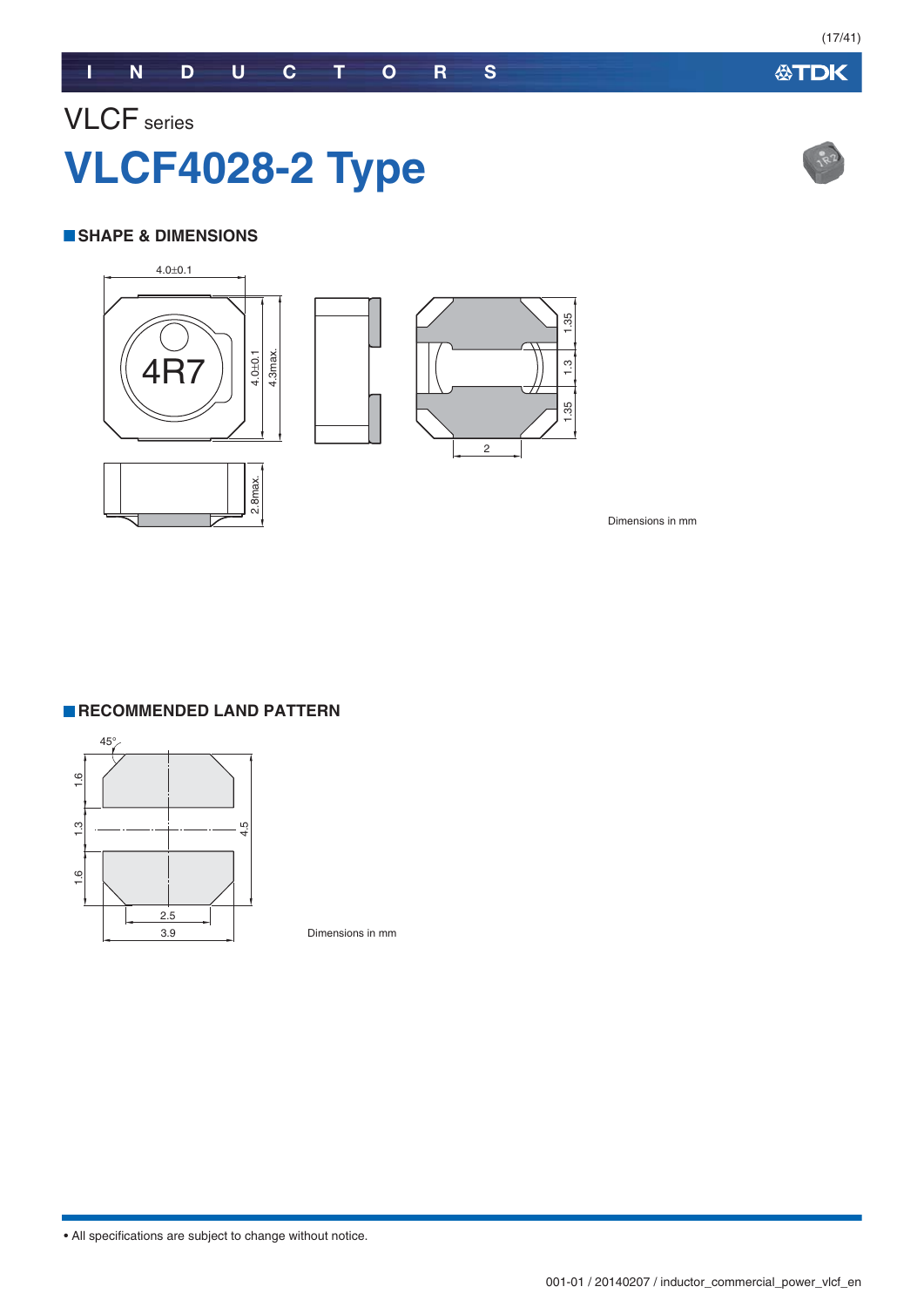### VLCF series **VLCF4028-2 Type**

#### **ELECTRICAL CHARACTERISTICS**

#### **CHARACTERISTICS SPECIFICATION TABLE**

|      |           | <b>Measuring</b> | <b>DC</b> resistance |       | Rated current(A)* |      |                     |
|------|-----------|------------------|----------------------|-------|-------------------|------|---------------------|
|      |           | frequency        | $(\Omega)$           |       | max.              | typ. | Part No.            |
| (Hu) | tolerance | (kHz)            | max.                 | typ.  | Idc1              | Idc2 |                     |
| 1.2  | ±30%      | 100              | 0.032                | 0.027 | 2.71              | 3.11 | VLCF4028T-1R2N2R7-2 |
| 1.6  | $±30\%$   | 100              | 0.038                | 0.032 | 2.31              | 2.85 | VLCF4028T-1R6N2R3-2 |
| 2.2  | $±30\%$   | 100              | 0.043                | 0.037 | 1.94              | 2.63 | VLCF4028T-2R2N1R9-2 |
| 2.7  | $±30\%$   | 100              | 0.049                | 0.043 | 1.89              | 2.46 | VLCF4028T-2R7N1R8-2 |
| 4.7  | $±30\%$   | 100              | 0.062                | 0.054 | 1.57              | 2.18 | VLCF4028T-4R7N1R5-2 |
| 6.8  | $±30\%$   | 100              | 0.1                  | 0.09  | 1.36              | 1.69 | VLCF4028T-6R8N1R3-2 |
| 10   | ±20%      | 100              | 0.14                 | 0.12  | 1.06              | 1.45 | VLCF4028T-100M1R0-2 |
| 15   | ±20%      | 100              | 0.17                 | 0.15  | 0.88              | 1.05 | VLCF4028T-150MR88-2 |
| 22   | ±20%      | 100              | 0.24                 | 0.21  | 0.72              | 0.9  | VLCF4028T-220MR72-2 |
| 33   | ±20%      | 100              | 0.35                 | 0.3   | 0.61              | 0.74 | VLCF4028T-330MR61-2 |
| 47   | ±20%      | 100              | 0.49                 | 0.42  | 0.48              | 0.68 | VLCF4028T-470MR48-2 |
| 100  | ±20%      | 100              |                      | 0.87  | 0.33              | 0.55 | VLCF4028T-101MR33-2 |
| 470  | ±20%      | 100              | 4.58                 | 3.98  | 0.14              | 0.25 | VLCF4028T-471MR14-2 |

- Rated current: smaller value of either Idc1 or Idc2.

Idc1: When based on the inductance change rate (30% below the initial value)

Idc2: When based on the temperature increase (Temperature increase of 40°C by self heating)

#### ○ Measurement equipment

| Measurement item   | Product No.         | Manufacturer                |
|--------------------|---------------------|-----------------------------|
|                    | 4194A               | Agilent Technologies        |
| DC resistance      | VP-2941A            | Panasonic                   |
| Rated current Idc1 | 4285A+42841A+42842C | <b>Agilent Technologies</b> |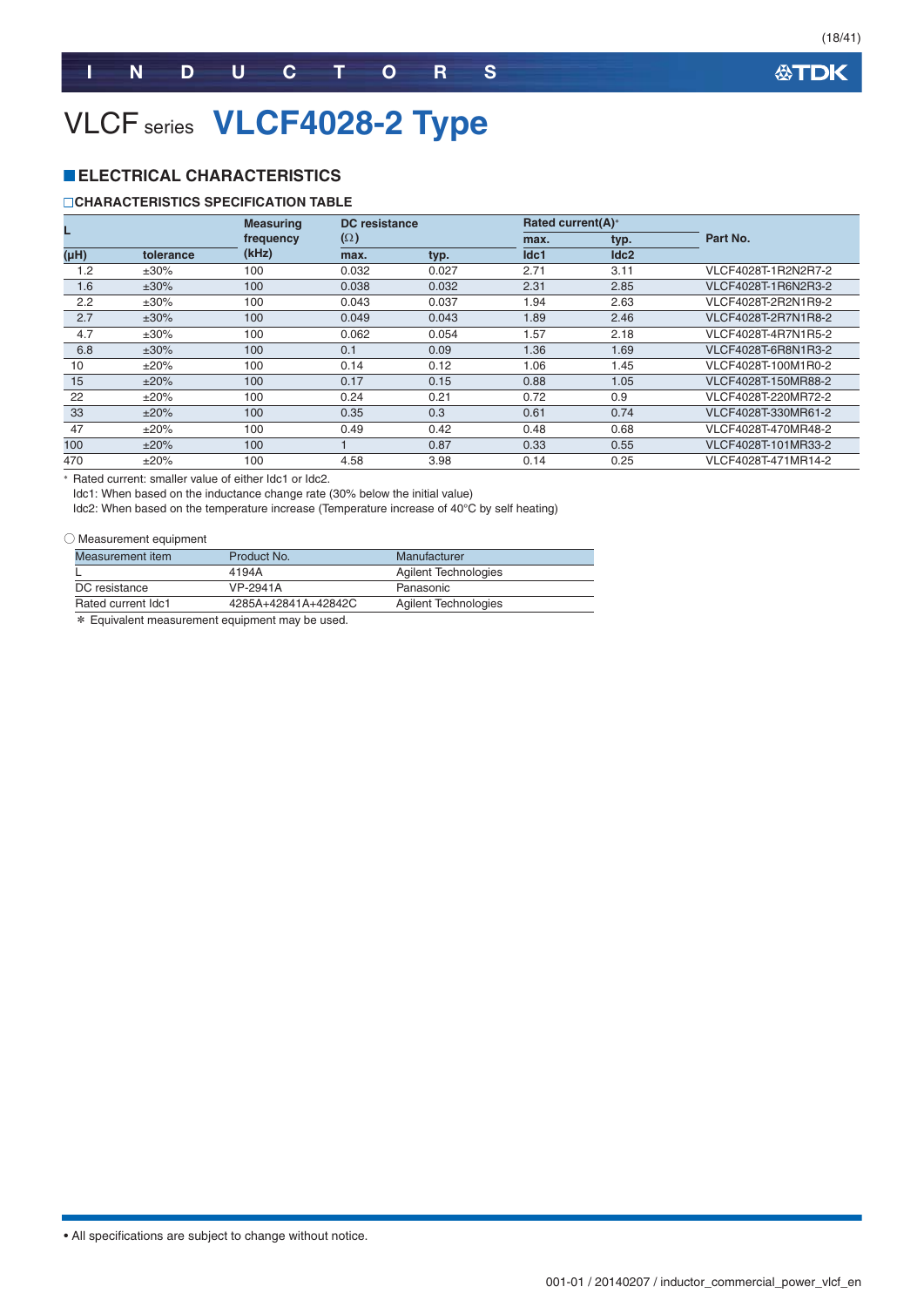### VLCF series **VLCF4028-2 Type**

#### **ELECTRICAL CHARACTERISTICS**

#### **L FREQUENCY CHARACTERISTICS GRAPH**



4294A Agilent Technologies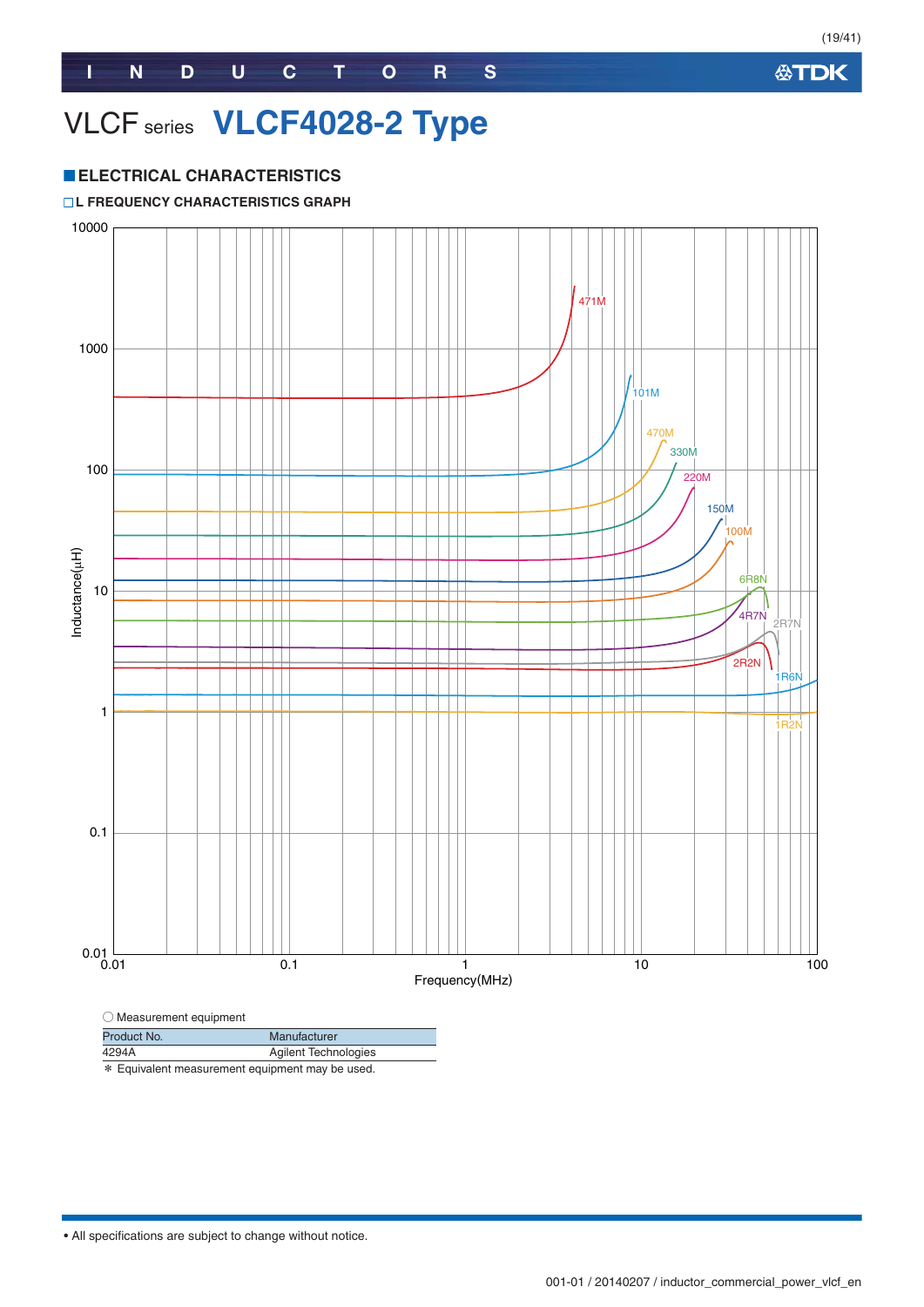### VLCF series **VLCF4028-2 Type**

#### **ELECTRICAL CHARACTERISTICS**

#### **INDUCTANCE VS. DC BIAS CHARACTERISTICS GRAPH**

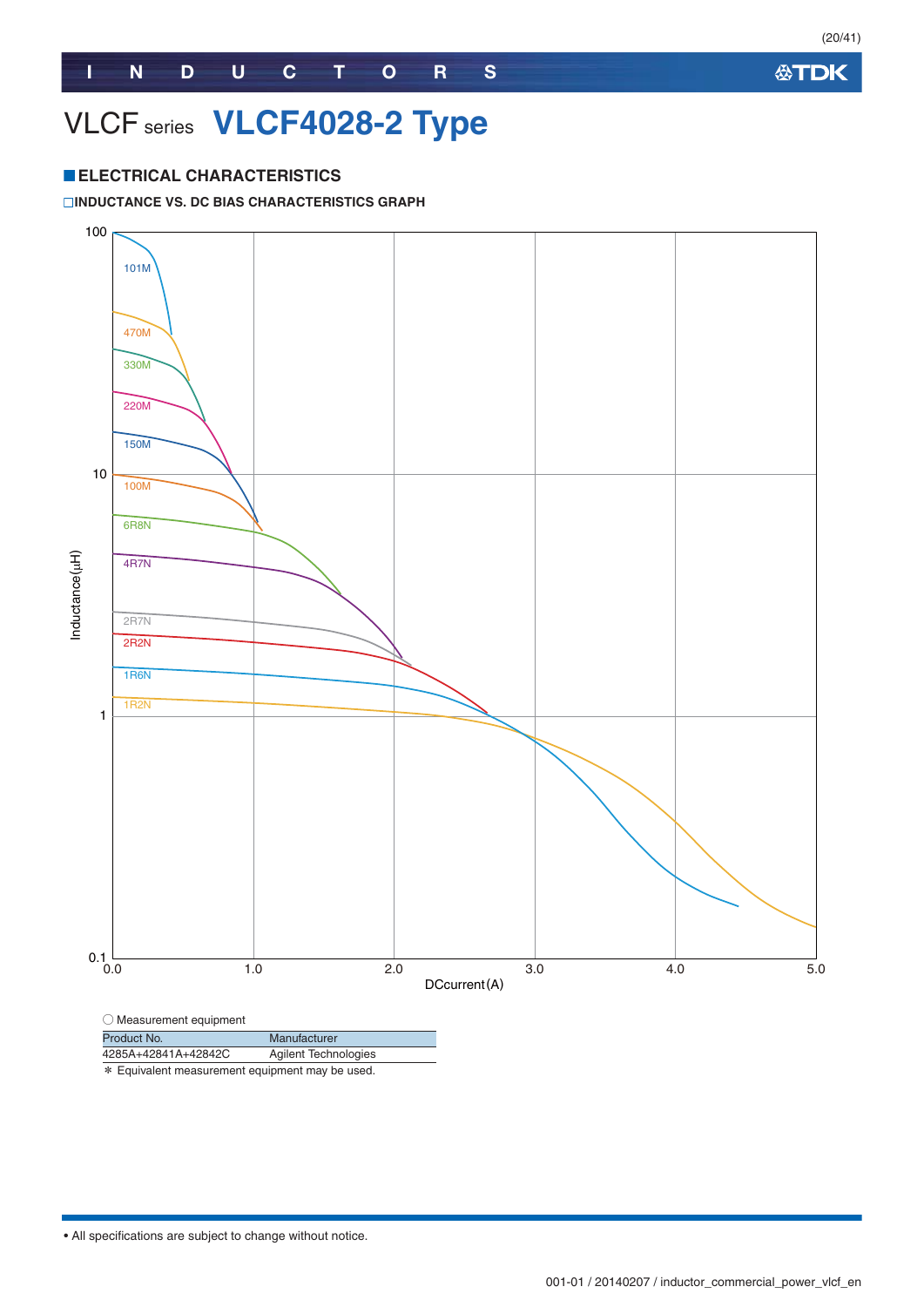## VLCF series **VLCF5020 Type**

#### **SHAPE & DIMENSIONS**



Dimensions in mm

#### **RECOMMENDED LAND PATTERN**



Dimensions in mm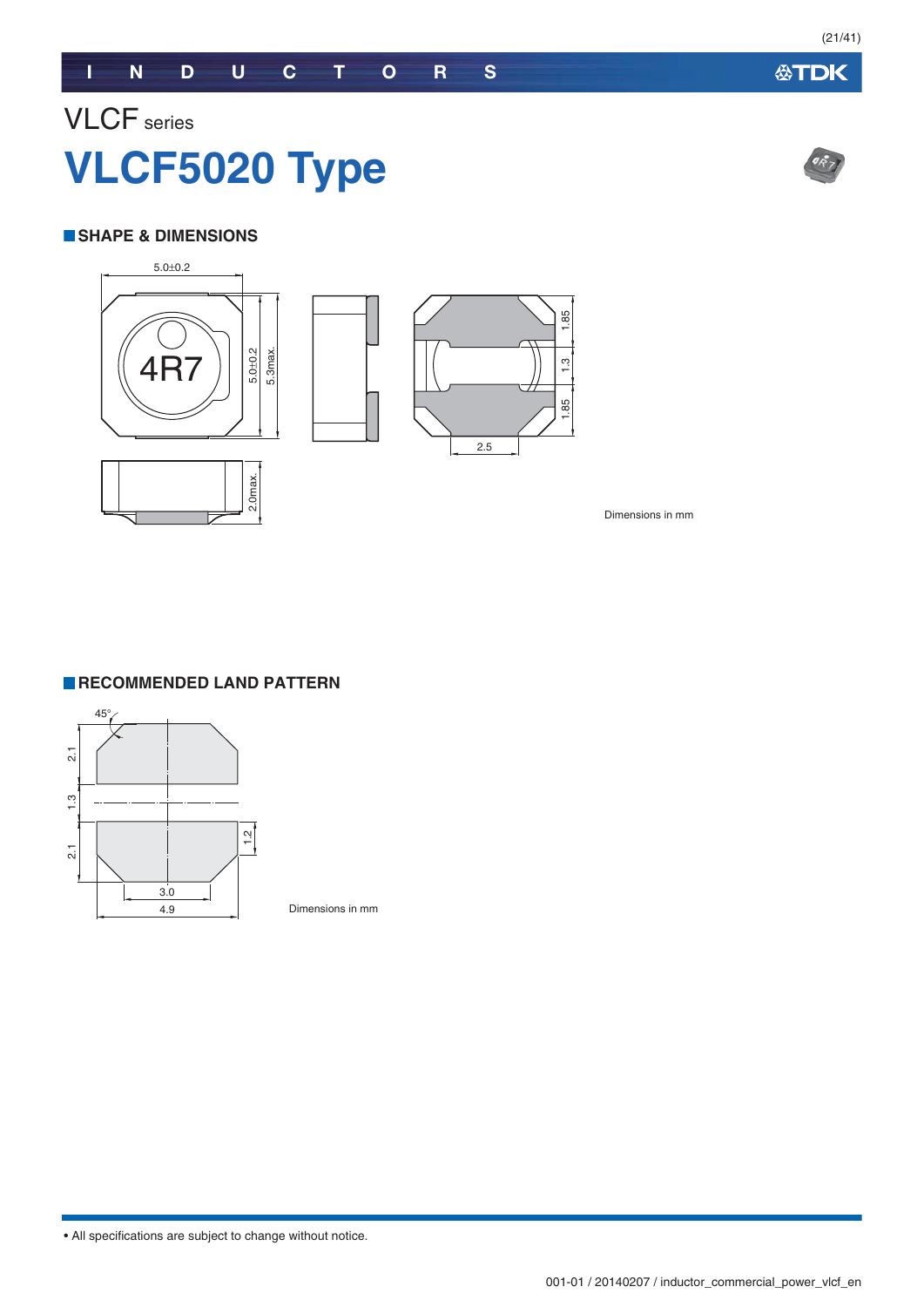(22/41)

### VLCF series **VLCF5020 Type**

#### **ELECTRICAL CHARACTERISTICS**

#### **CHARACTERISTICS SPECIFICATION TABLE**

|      |                  | <b>Measuring</b> | DC resistance |       | Rated current(A)* |      |                   |
|------|------------------|------------------|---------------|-------|-------------------|------|-------------------|
|      |                  | frequency        | $(\Omega)$    |       | max.              | typ. | Part No.          |
| (HH) | <b>Tolerance</b> | (kHz)            | max.          | typ.  | Idc1              | Idc2 |                   |
| 1.8  | $±30\%$          | 100              | 0.059         | 0.049 | 2.07              | 2.75 | VLCF5020T-1R8N2R0 |
| 2.7  | $±30\%$          | 100              | 0.071         | 0.058 | 1.76              | 2.51 | VLCF5020T-2R7N1R7 |
| 3.3  | $±30\%$          | 100              | 0.083         | 0.069 | 1.6               | 2.31 | VLCF5020T-3R3N1R6 |
| 4.7  | $±30\%$          | 100              | 0.096         | 0.079 | 1.4               | 2.15 | VLCF5020T-4R7N1R4 |
| 6.8  | $±30\%$          | 100              | 0.122         | 0.102 | 1.11              | 1.9  | VLCF5020T-6R8N1R1 |
| 10   | ±20%             | 100              | 0.182         | 0.151 | 0.87              | 1.56 | VLCF5020T-100MR87 |
| 15   | ±20%             | 100              | 0.256         | 0.214 | 0.71              | 1.3  | VLCF5020T-150MR71 |
| 22   | ±20%             | 100              | 0.373         | 0.311 | 0.58              | 1.1  | VLCF5020T-220MR58 |
| 33   | ±20%             | 100              | 0.522         | 0.435 | 0.48              | 0.92 | VLCF5020T-330MR48 |
| 47   | ±20%             | 100              | 0.748         | 0.623 | 0.40              | 0.77 | VLCF5020T-470MR40 |
| 100  | ±20%             | 100              | 1.581         | .375  | 0.27              | 0.52 | VLCF5020T-101MR27 |

- Rated current: smaller value of either Idc1 or Idc2.

Idc1: When based on the inductance change rate (30% below the initial value)

Idc2: When based on the temperature increase (Temperature increase of 40°C by self heating)

#### ○ Measurement equipment

| Measurement item   | Product No.         | Manufacturer                |
|--------------------|---------------------|-----------------------------|
|                    | 4194A               | Agilent Technologies        |
| DC resistance      | VP-2941A            | Panasonic                   |
| Rated current Idc1 | 4285A+42841A+42842C | <b>Agilent Technologies</b> |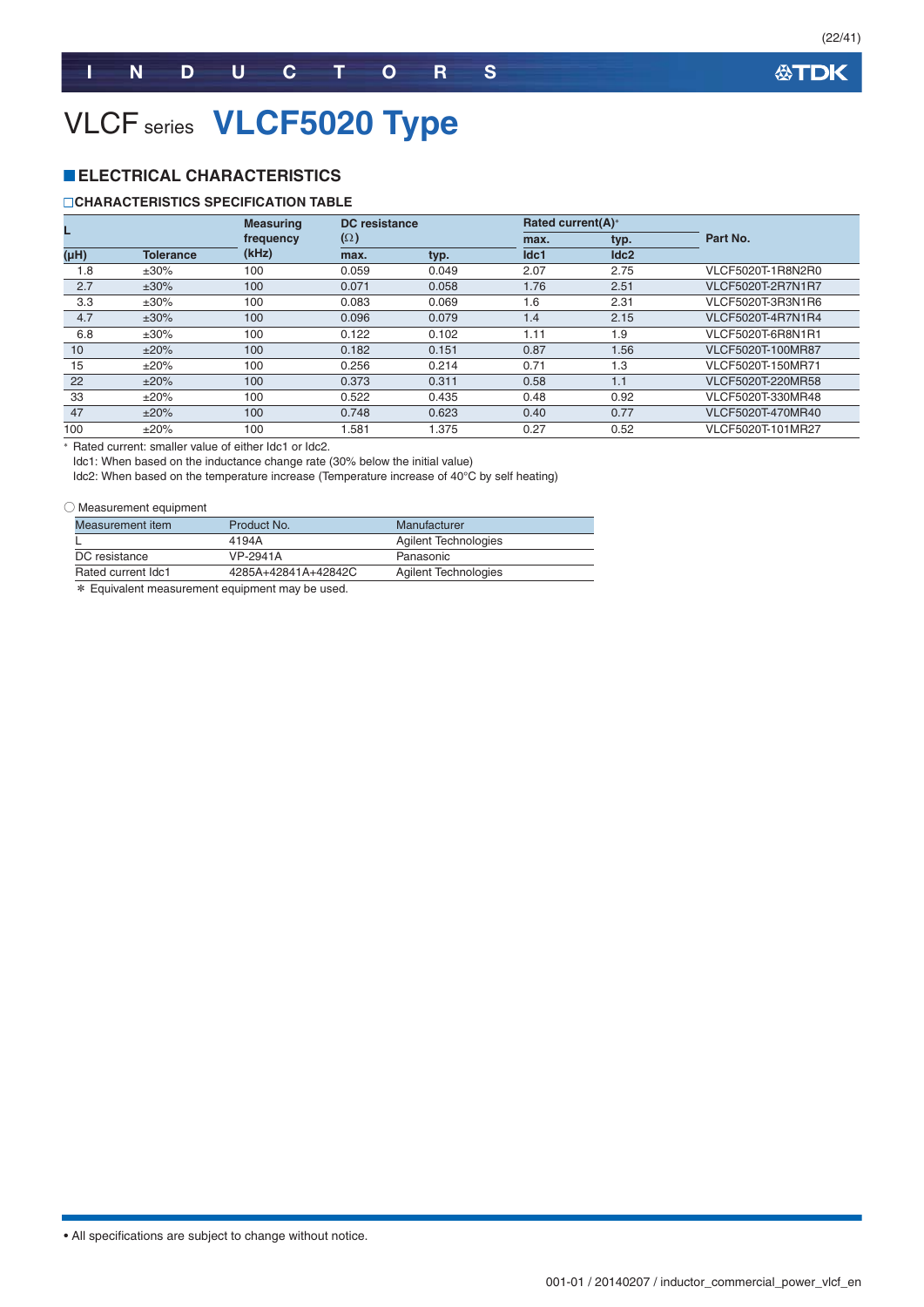### VLCF series **VLCF5020 Type**

#### **ELECTRICAL CHARACTERISTICS**

#### **L FREQUENCY CHARACTERISTICS GRAPH**



| $\sim$ measurement equipment |                             |  |  |  |
|------------------------------|-----------------------------|--|--|--|
| Product No.                  | Manufacturer                |  |  |  |
| 4294A                        | <b>Agilent Technologies</b> |  |  |  |
| .                            |                             |  |  |  |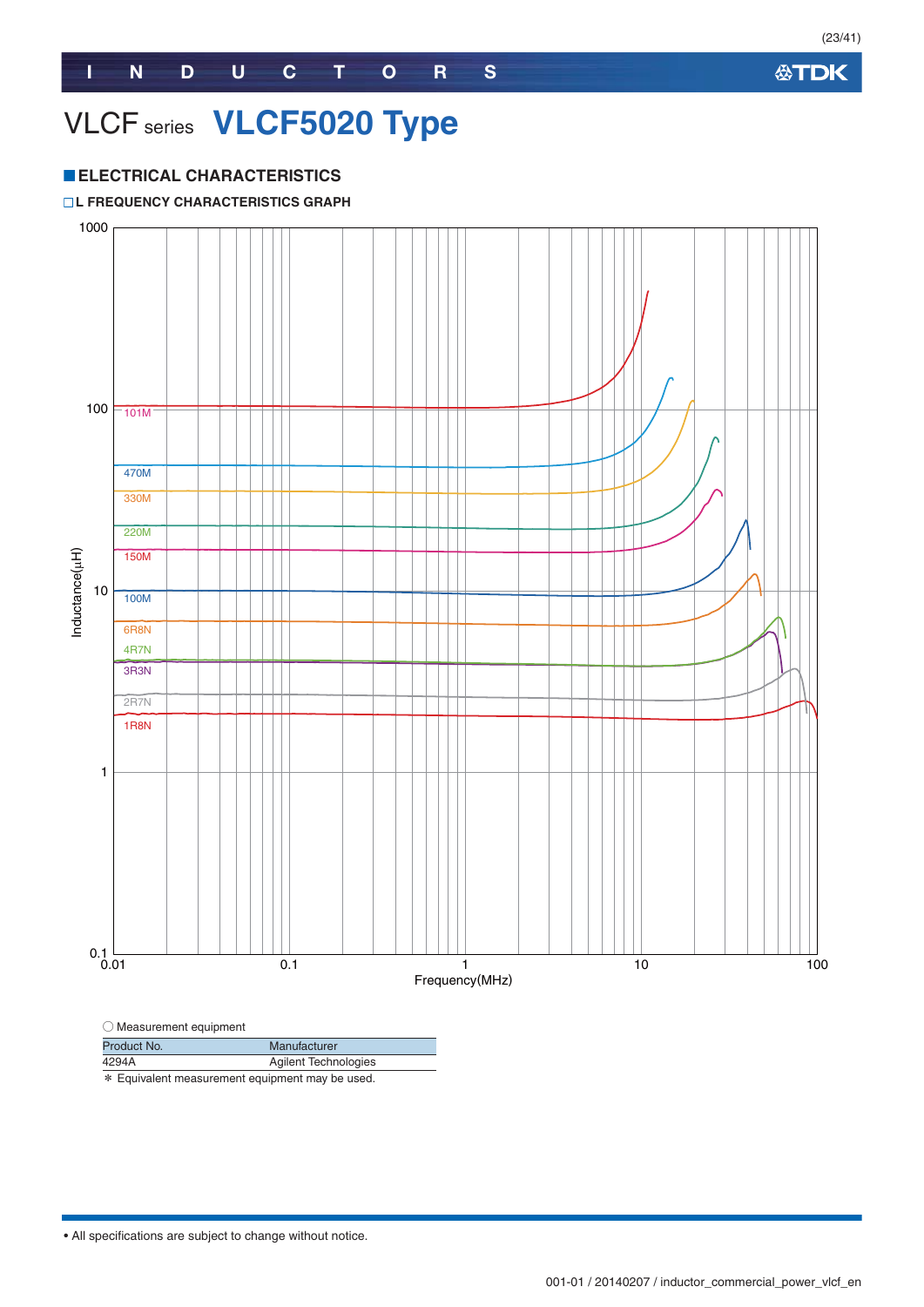### VLCF series **VLCF5020 Type**

#### **ELECTRICAL CHARACTERISTICS**

#### **INDUCTANCE VS. DC BIAS CHARACTERISTICS GRAPH**



\* Equivalent measurement equipment may be used.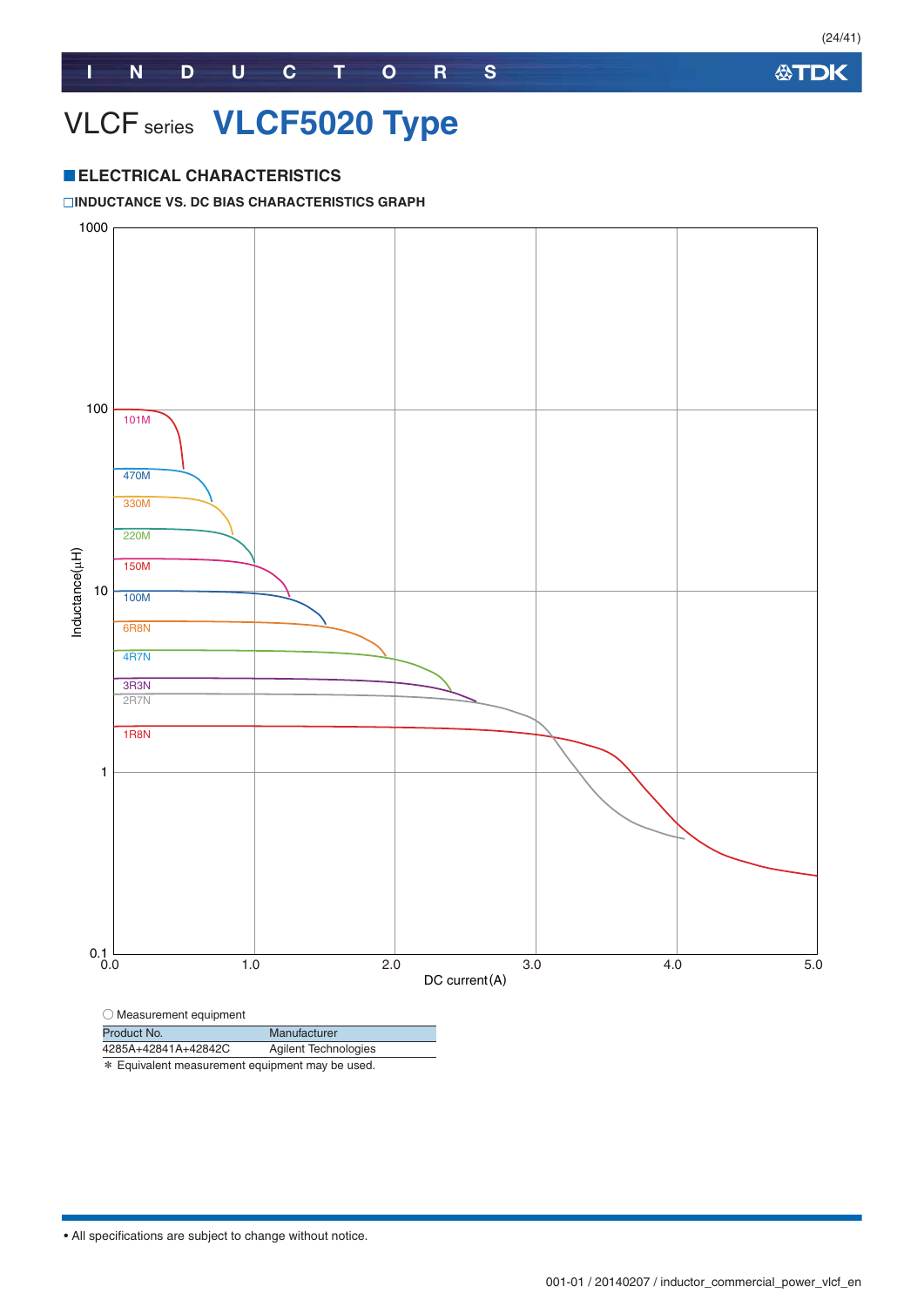### VLCF series **VLCF5020-1 Type**

#### **SHAPE & DIMENSIONS**



Dimensions in mm

**RECOMMENDED LAND PATTERN** 



Dimensions in mm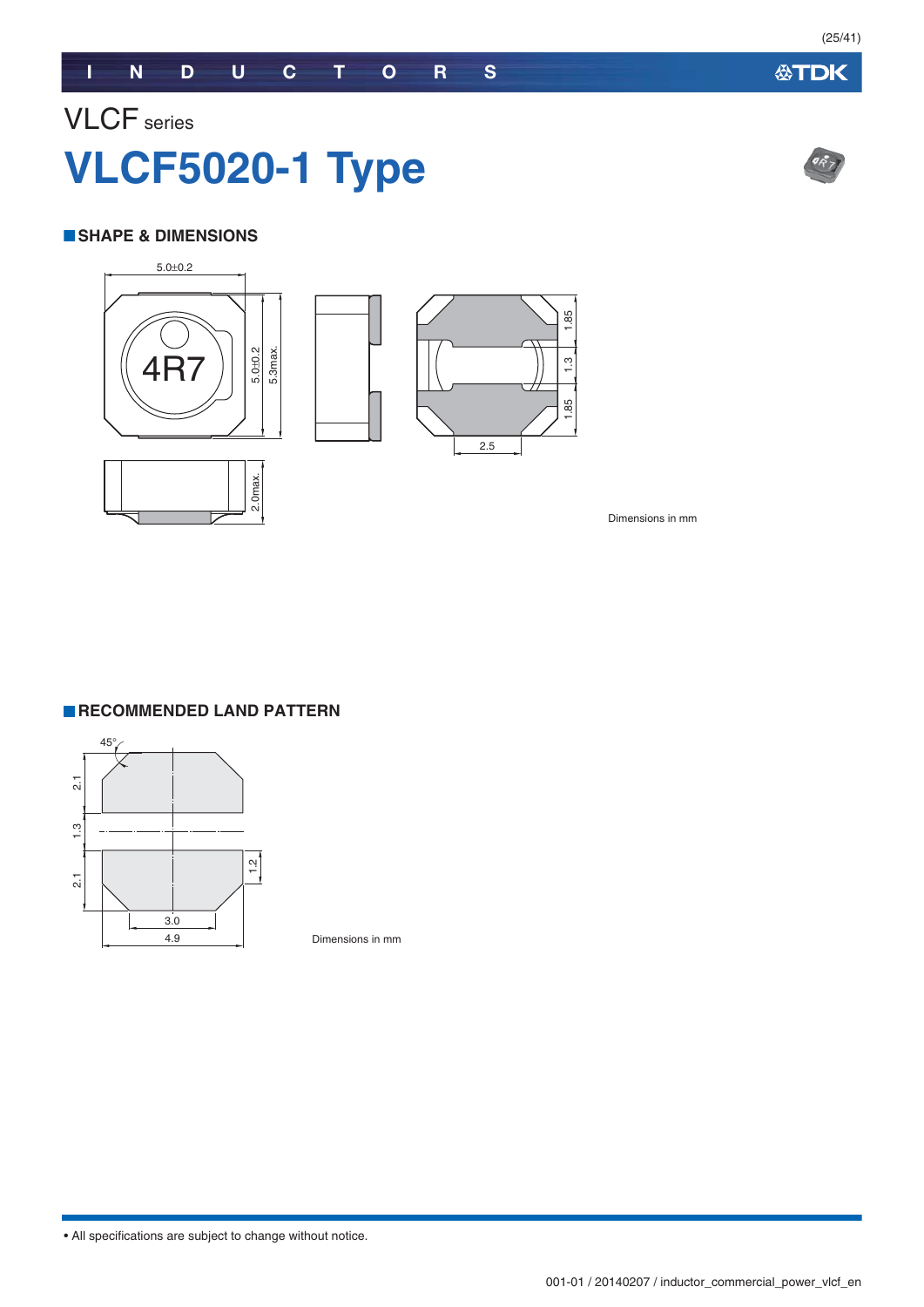(26/41)

### VLCF series **VLCF5020-1 Type**

#### **ELECTRICAL CHARACTERISTICS**

#### **CHARACTERISTICS SPECIFICATION TABLE**

|      |                  | <b>Measuring</b> | DC resistance |       | Rated current(A)* |      |                     |
|------|------------------|------------------|---------------|-------|-------------------|------|---------------------|
|      |                  | frequency        | $(\Omega)$    |       | max.              | typ. | Part No.            |
| (µH) | <b>Tolerance</b> | (kHz)            | max.          | typ.  | Idc1              | Idc2 |                     |
| 2.2  | $\pm 30\%$       | 100              | 0.071         | 0.058 | 2.62              | 2.76 | VLCF5020T-2R2N2R6-1 |
| 2.7  | $±30\%$          | 100              | 0.083         | 0.069 | 2.28              | 2.55 | VLCF5020T-2R7N2R2-1 |
| 3.3  | $±30\%$          | 100              | 0.096         | 0.079 | 2.02              | 2.37 | VLCF5020T-3R3N2R0-1 |
| 4.7  | $±30\%$          | 100              | 0.122         | 0.102 | 1.7               | 2.09 | VLCF5020T-4R7N1R7-1 |
| 6.8  | $±30\%$          | 100              | 0.165         | 0.138 | 1.39              | 1.8  | VLCF5020T-6R8N1R3-1 |
| 10   | ±20%             | 100              | 0.237         | 0.198 | 1.13              | 1.5  | VLCF5020T-100M1R1-1 |
| 15   | ±20%             | 100              | 0.35          | 0.292 | 0.90              | 1.2  | VLCF5020T-150MR90-1 |
| 22   | ±20%             | 100              | 0.496         | 0.413 | 0.75              | 1.0  | VLCF5020T-220MR75-1 |
| 33   | ±20%             | 100              | 0.717         | 0.597 | 0.62              | 0.86 | VLCF5020T-330MR62-1 |
| 47   | ±20%             | 100              | 1.05          | 0.875 | 0.51              | 0.71 | VLCF5020T-470MR51-1 |

- Rated current: smaller value of either Idc1 or Idc2.

Idc1: When based on the inductance change rate (30% below the initial value)

Idc2: When based on the temperature increase (Temperature increase of 40°C by self heating)

#### ○ Measurement equipment

| Measurement item   | Product No.         | Manufacturer         |  |
|--------------------|---------------------|----------------------|--|
|                    | 4194A               | Agilent Technologies |  |
| DC resistance      | VP-2941A            | Panasonic            |  |
| Rated current Idc1 | 4285A+42841A+42842C | Agilent Technologies |  |
|                    |                     |                      |  |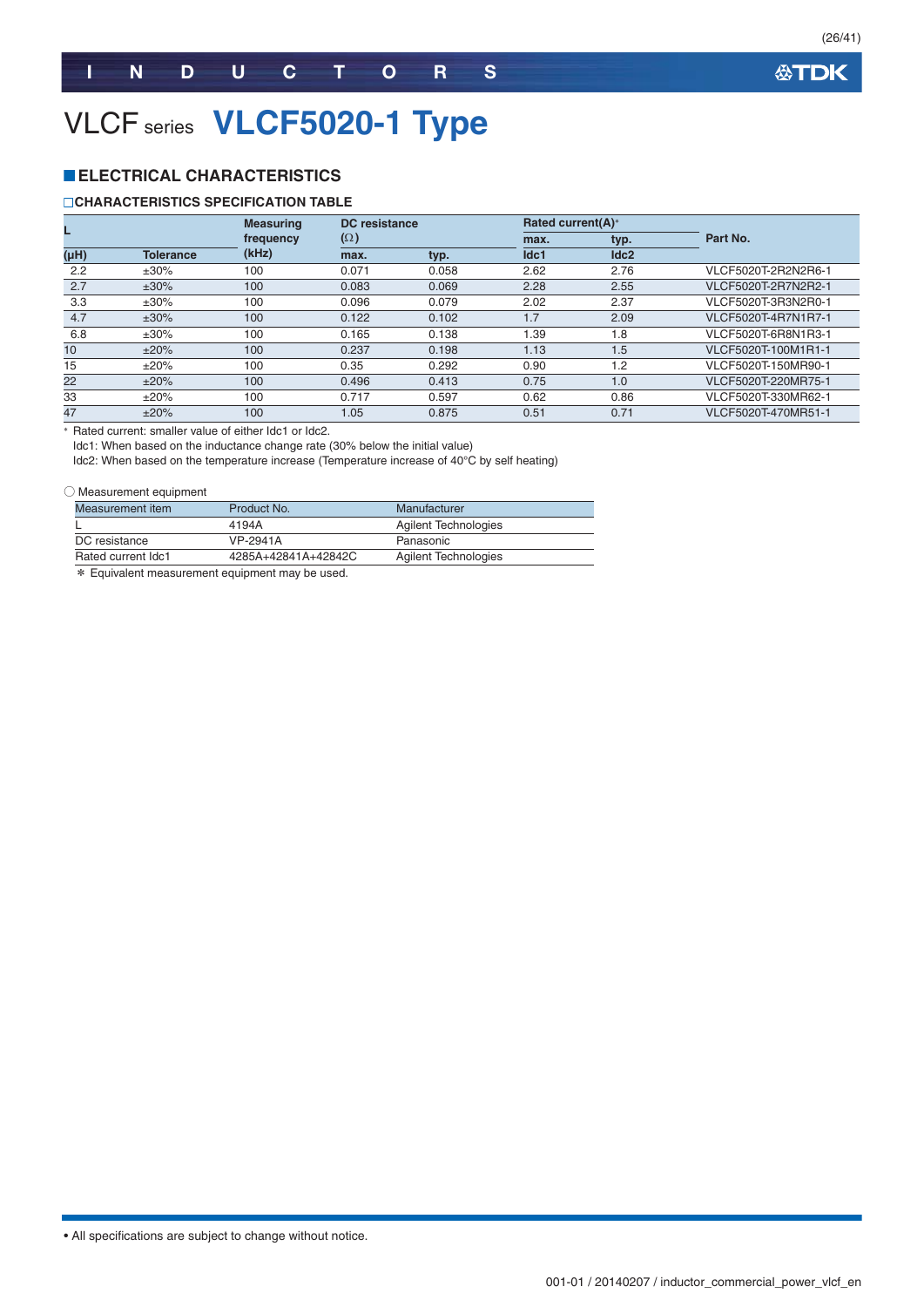### VLCF series **VLCF5020-1 Type**

#### **ELECTRICAL CHARACTERISTICS**

#### **L FREQUENCY CHARACTERISTICS GRAPH**



○ Measurement equipment

| Product No. | Manufacturer                |
|-------------|-----------------------------|
| 4294A       | <b>Agilent Technologies</b> |
|             |                             |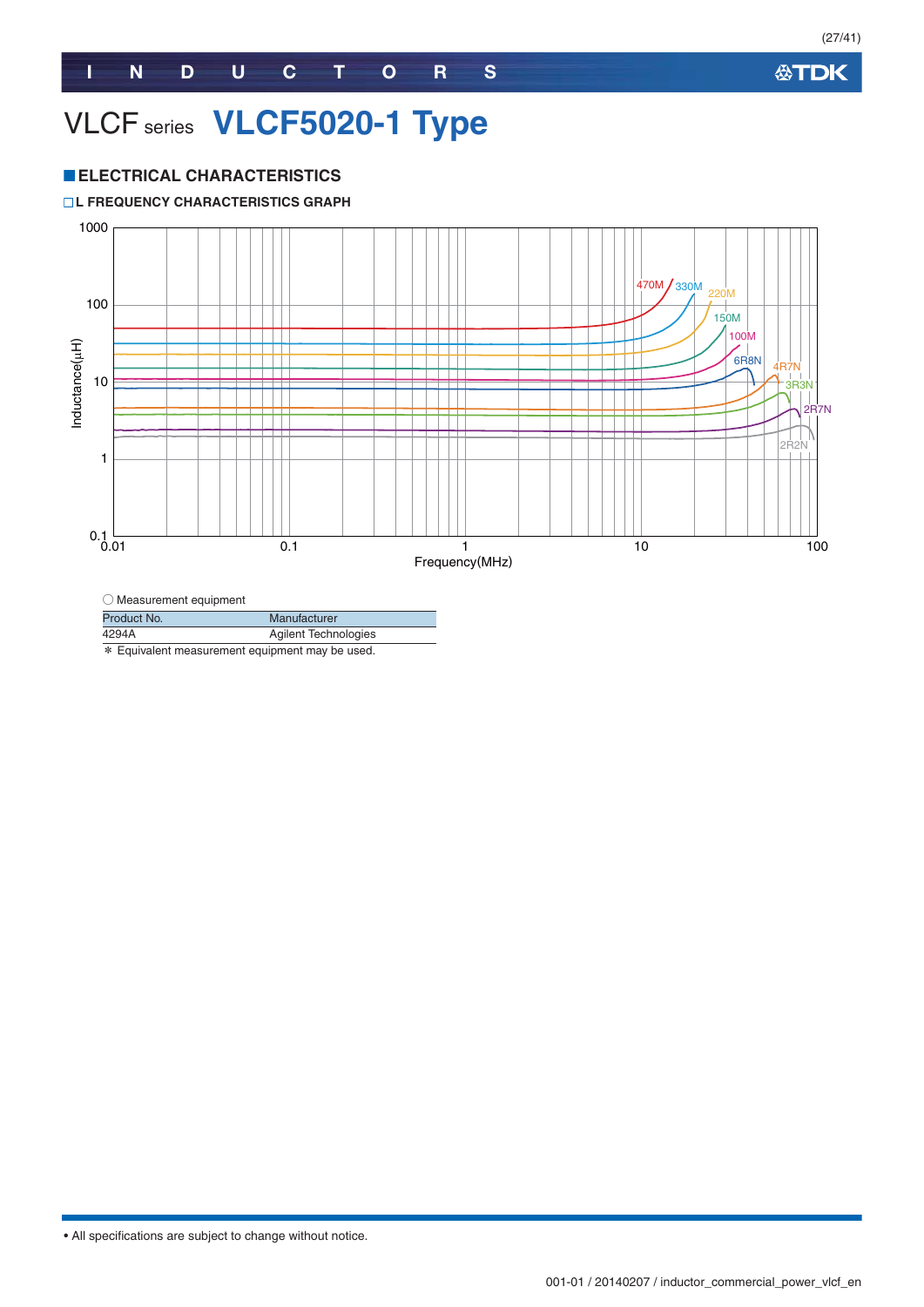### VLCF series **VLCF5020-1 Type**

#### **ELECTRICAL CHARACTERISTICS**

#### **INDUCTANCE VS. DC BIAS CHARACTERISTICS GRAPH**



 $\bigcirc$  Measurement equipment

Product No. Manufacturer

4285A+42841A+42842C Agilent Technologies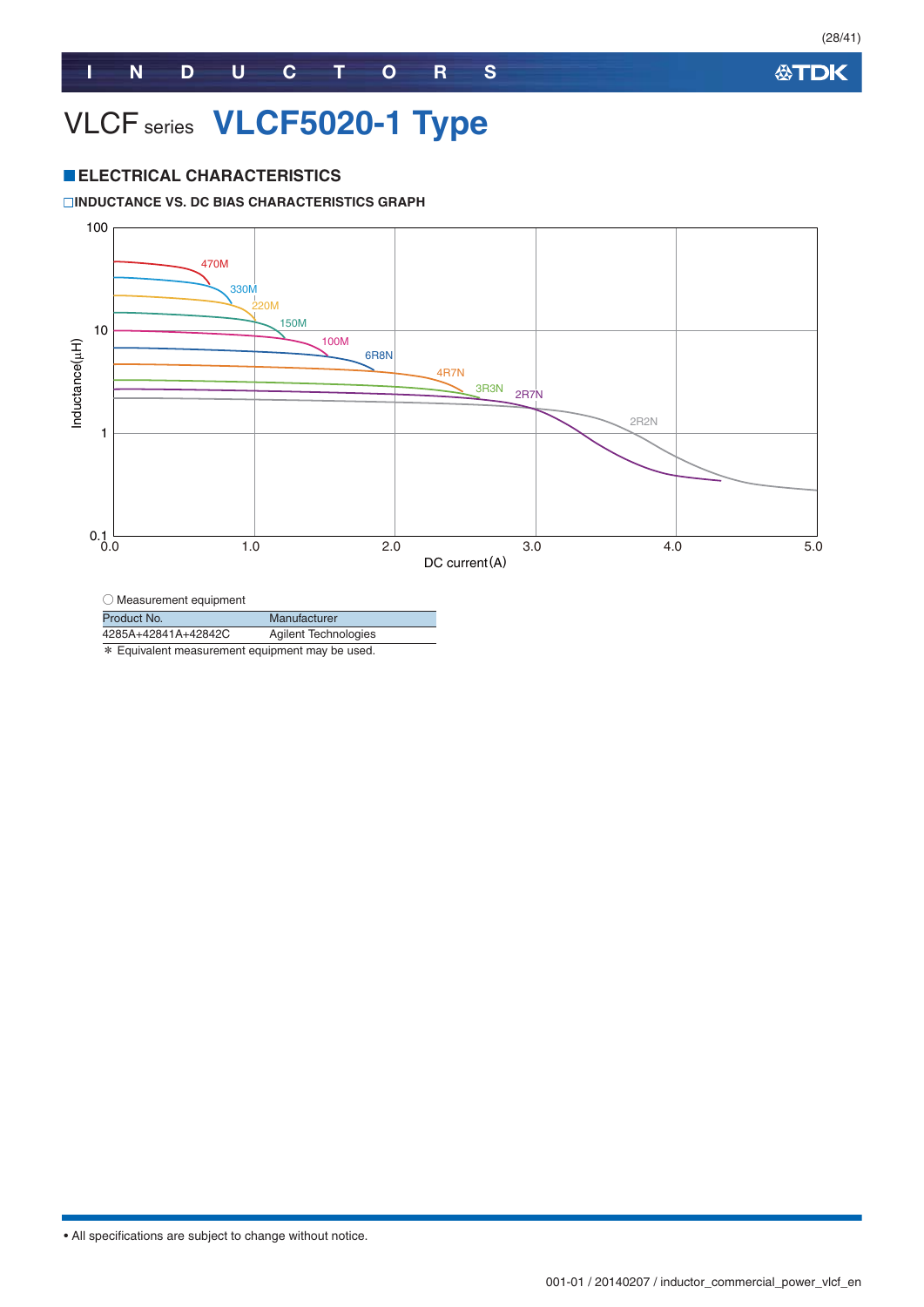## VLCF series **VLCF5020-3 Type**

#### **SHAPE & DIMENSIONS**



Dimensions in mm

#### **RECOMMENDED LAND PATTERN**



Dimensions in mm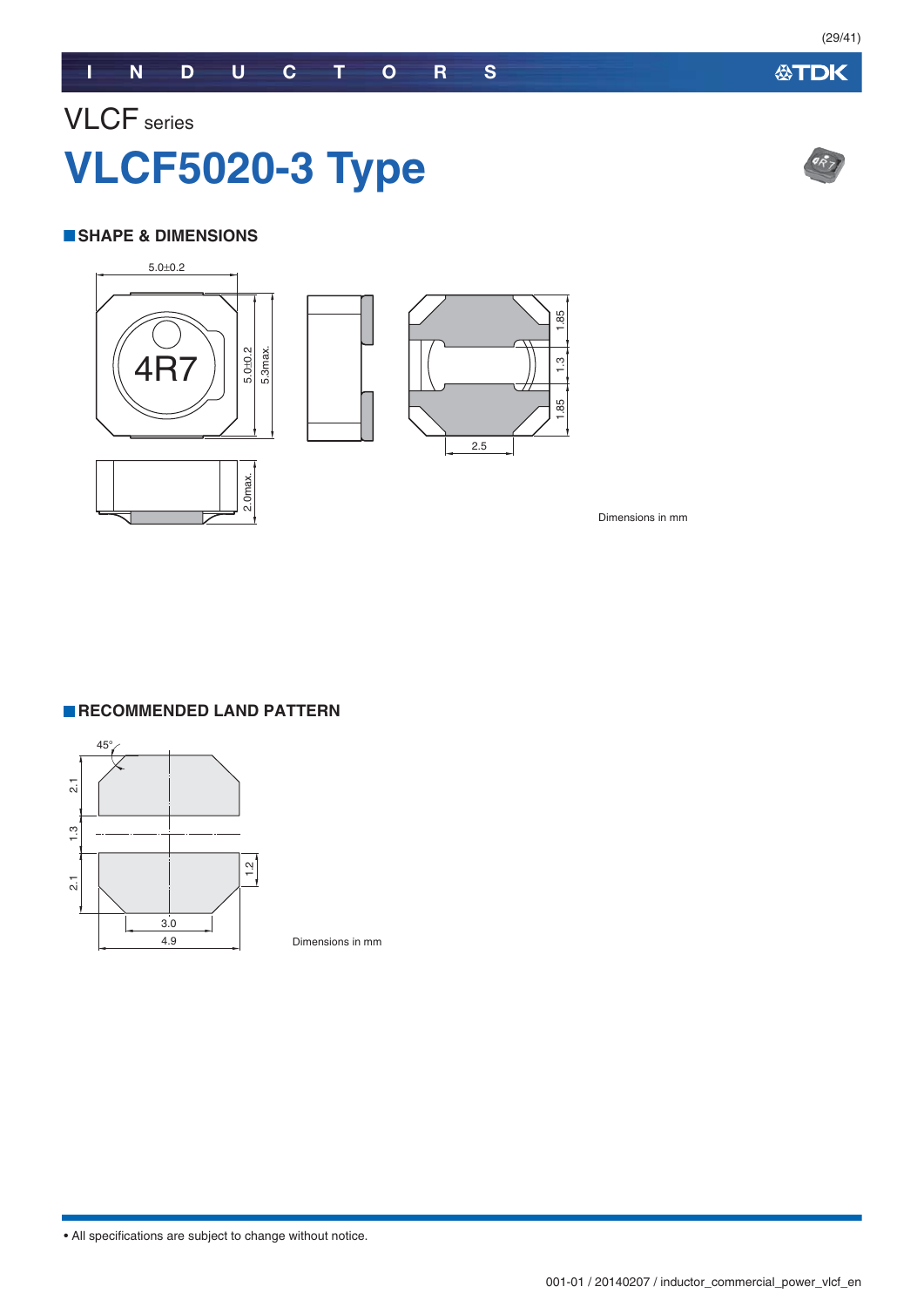(30/41)

### VLCF series **VLCF5020-3 Type**

#### **ELECTRICAL CHARACTERISTICS**

#### **CHARACTERISTICS SPECIFICATION TABLE**

|      |           | <b>Measuring</b> |            | <b>DC</b> resistance |      | Rated current(A)* |                     |
|------|-----------|------------------|------------|----------------------|------|-------------------|---------------------|
|      |           | frequency        | $(\Omega)$ |                      | max. | typ.              | Part No.            |
| (µH) | tolerance | (kHz)            | max.       | tvp.                 | Idc1 | Idc2              |                     |
| 2.2  | $±30\%$   | 100              | 0.043      | 0.038                | 2.62 | 3.25              | VLCF5020T-2R2N2R6-3 |
| 2.7  | $±30\%$   | 100              | 0.054      | 0.046                | 2.28 | 2.98              | VLCF5020T-2R7N2R2-3 |
| 3.3  | ±30%      | 100              | 0.065      | 0.055                | 2.02 | 2.76              | VLCF5020T-3R3N2R0-3 |

- Rated current: smaller value of either Idc1 or Idc2.

Idc1: When based on the inductance change rate (30% below the initial value)

Idc2: When based on the temperature increase (Temperature increase of 40°C by self heating)

#### ○ Measurement equipment

| Product No.         | Manufacturer         |
|---------------------|----------------------|
| 4194A               | Agilent Technologies |
| VP-2941A            | Panasonic            |
| 4285A+42841A+42842C | Agilent Technologies |
|                     |                      |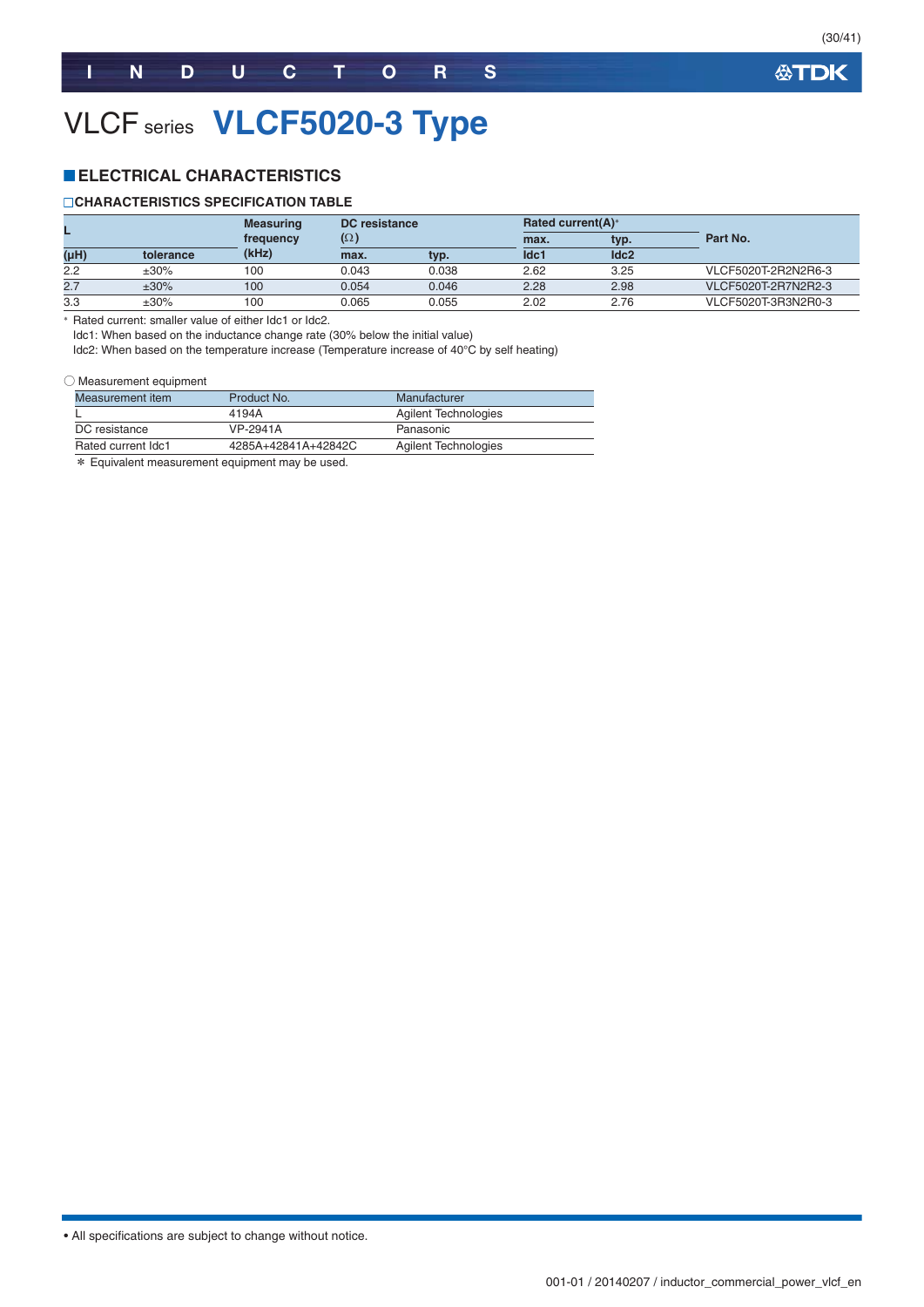### VLCF series **VLCF5020-3 Type**

#### **ELECTRICAL CHARACTERISTICS**

#### **L FREQUENCY CHARACTERISTICS GRAPH**



| Product No. | Manufacturer                |
|-------------|-----------------------------|
| 4294A       | <b>Agilent Technologies</b> |
|             |                             |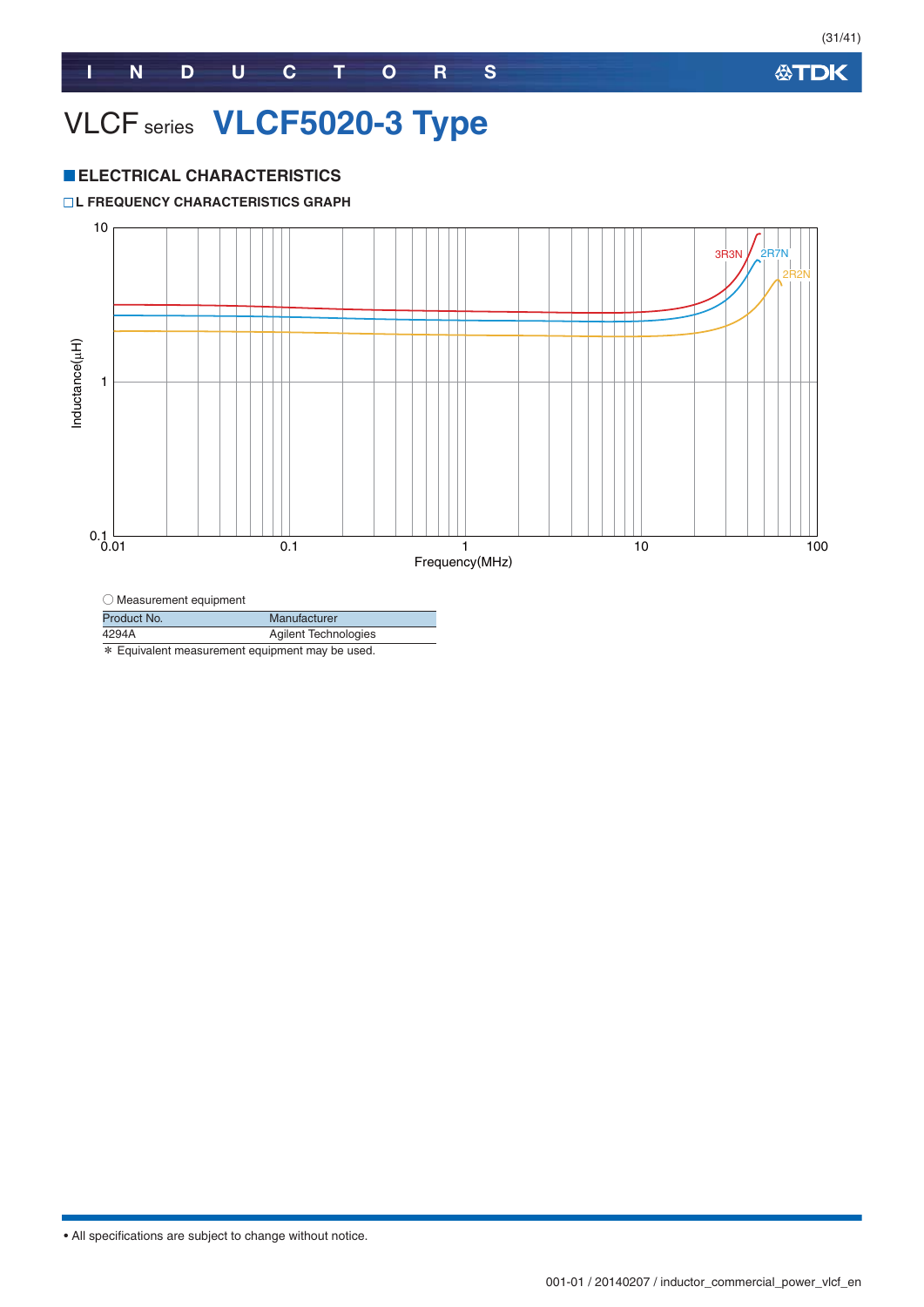### VLCF series **VLCF5020-3 Type**

#### **ELECTRICAL CHARACTERISTICS**

#### **INDUCTANCE VS. DC BIAS CHARACTERISTICS GRAPH**



 $\bigcirc$  Measurement equipment

Product No. Manufacturer

4285A+42841A+42842C Agilent Technologies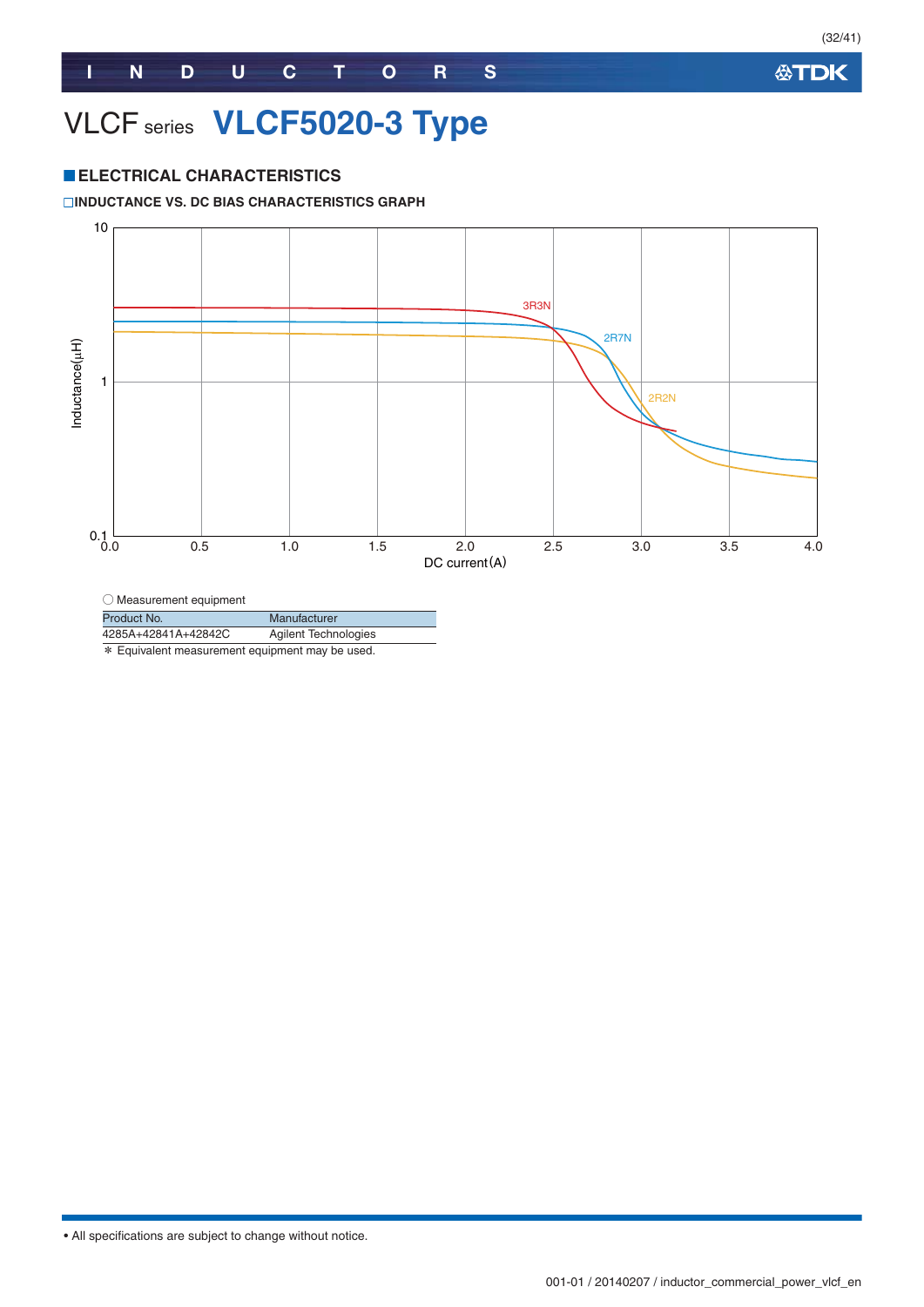### VLCF series **VLCF5024-2 Type**

#### **SHAPE & DIMENSIONS**



Dimensions in mm

#### **RECOMMENDED LAND PATTERN**



Dimensions in mm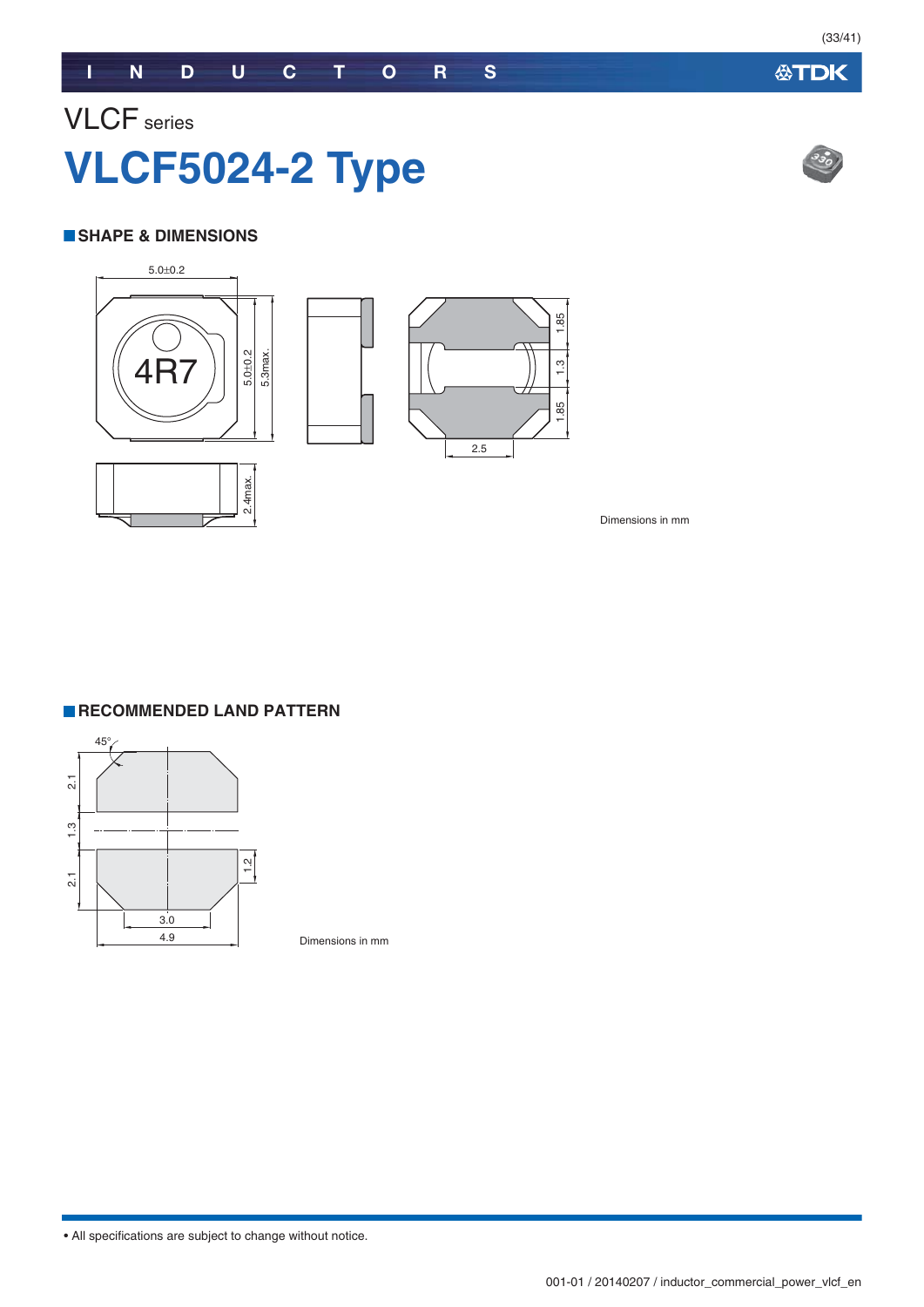(34/41)

### VLCF series **VLCF5024-2 Type**

#### **ELECTRICAL CHARACTERISTICS**

#### **CHARACTERISTICS SPECIFICATION TABLE**

| L                 |                  | <b>Measuring</b> | <b>DC</b> resistance |       | Rated current(A)* |      |                     |
|-------------------|------------------|------------------|----------------------|-------|-------------------|------|---------------------|
|                   |                  | frequency        | $(\Omega)$           |       | max.              | typ. | Part No.            |
| (H <sub>H</sub> ) | <b>Tolerance</b> | (kHz)            | max.                 | typ.  | Idc1              | Idc2 |                     |
| 1.8               | $±30\%$          | 100              | 0.026                | 0.022 | 1.86              | 4.05 | VLCF5024T-1R8N1R8-2 |
| 2.7               | $±30\%$          | 100              | 0.031                | 0.027 | 1.53              | 3.67 | VLCF5024T-2R7N1R5-2 |
| 3.3               | $\pm 30\%$       | 100              | 0.037                | 0.032 | 1.46              | 3.37 | VLCF5024T-3R3N1R4-2 |
| 4.7               | $±30\%$          | 100              | 0.044                | 0.038 | 1.33              | 3.11 | VLCF5024T-4R7N1R3-2 |
| 6.8               | $±30\%$          | 100              | 0.061                | 0.053 | 1.11              | 2.62 | VLCF5024T-6R8N1R1-2 |
| 10                | ±20%             | 100              | 0.092                | 0.080 | 0.88              | 2.14 | VLCF5024T-100MR88-2 |
| 15                | ±20%             | 100              | 0.152                | 0.133 | 0.71              | 1.66 | VLCF5024T-150MR71-2 |
| 22                | ±20%             | 100              | 0.188                | 0.164 | 0.59              | 1.50 | VLCF5024T-220MR59-2 |
| 33                | ±20%             | 100              | 0.275                | 0.239 | 0.50              | 1.24 | VLCF5024T-330MR50-2 |
| 47                | ±20%             | 100              | 0.383                | 0.333 | 0.40              | 1.05 | VLCF5024T-470MR40-2 |
| 100               | ±20%             | 100              | 0.838                | 0.762 | 0.28              | 0.72 | VLCF5024T-101MR28-2 |

- Rated current: smaller value of either Idc1 or Idc2.

Idc1: When based on the inductance change rate (30% below the initial value)

Idc2: When based on the temperature increase (Temperature increase of 40°C by self heating)

#### ○ Measurement equipment

| Measurement item   | Product No.         | Manufacturer                |
|--------------------|---------------------|-----------------------------|
|                    | 4194A               | Agilent Technologies        |
| DC resistance      | VP-2941A            | Panasonic                   |
| Rated current Idc1 | 4285A+42841A+42842C | <b>Agilent Technologies</b> |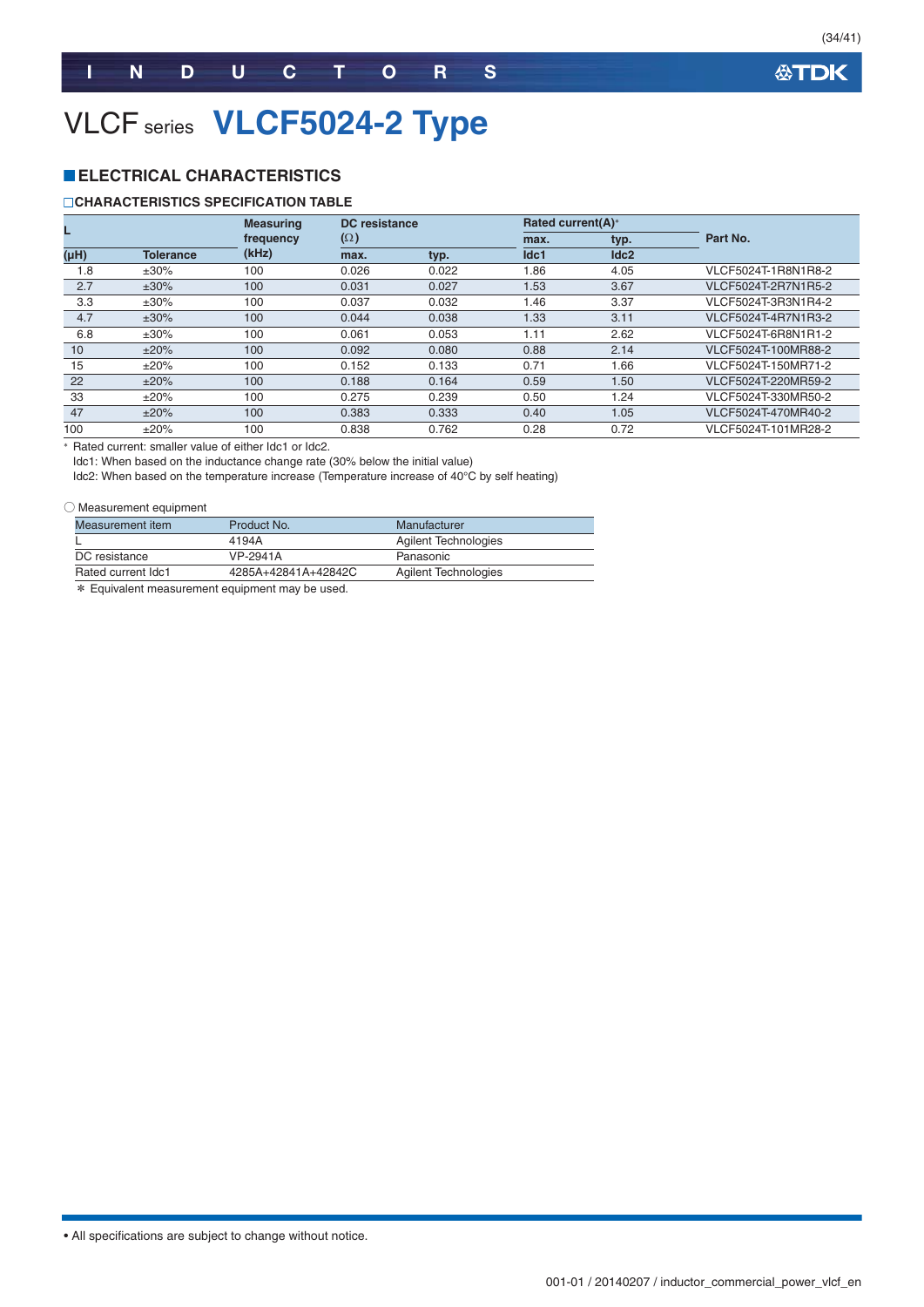### VLCF series **VLCF5024-2 Type**

#### **ELECTRICAL CHARACTERISTICS**

#### **L FREQUENCY CHARACTERISTICS GRAPH**



| $\sim$ $\cdots$ $\sim$ $\cdots$ $\sim$ $\cdots$ $\sim$ $\cdots$                                     |                      |
|-----------------------------------------------------------------------------------------------------|----------------------|
| Product No.                                                                                         | Manufacturer         |
| 4294A                                                                                               | Agilent Technologies |
| nder Ende de la celebra de la compagnie de la condición de la constitución de la constitución de la |                      |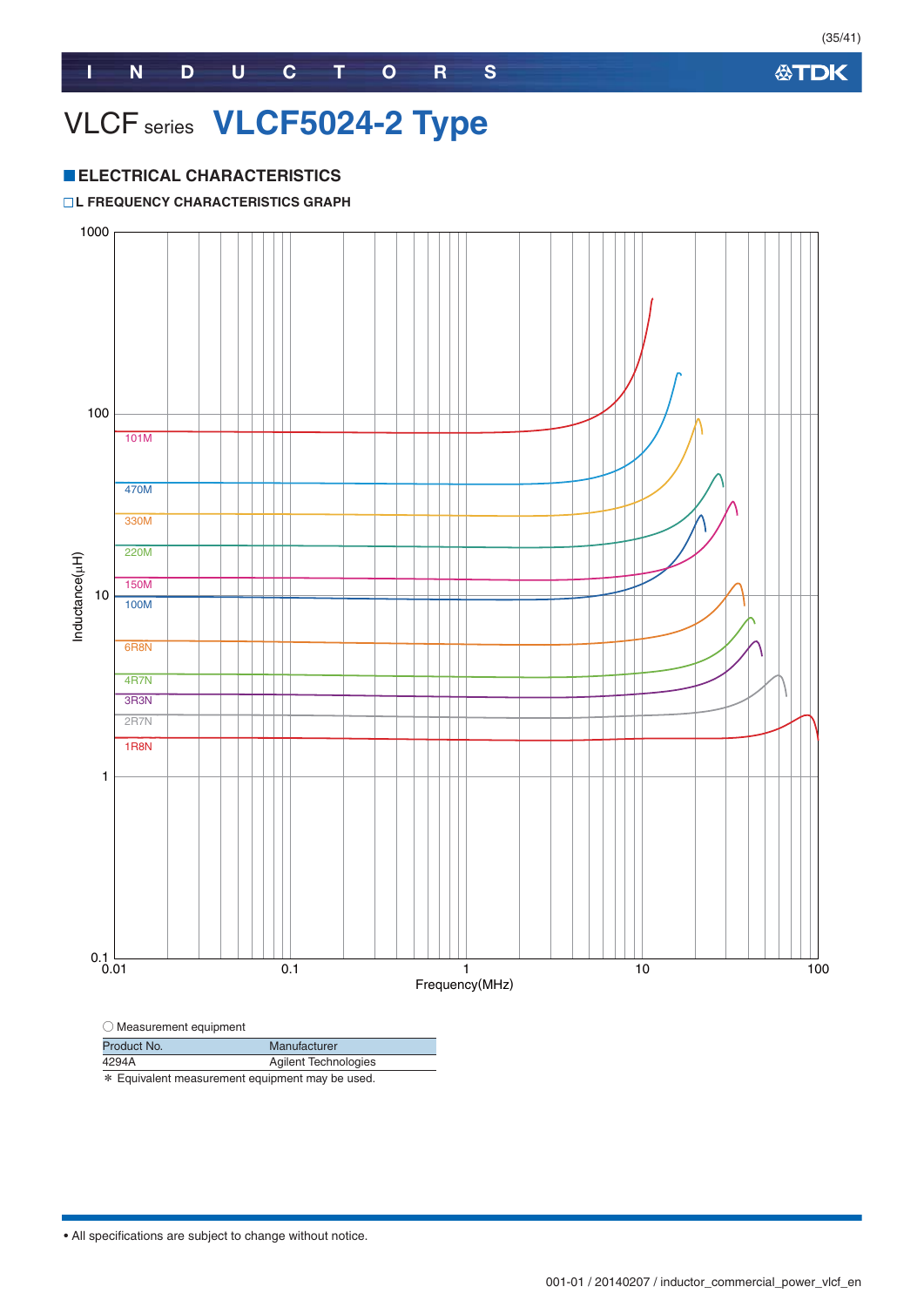### VLCF series **VLCF5024-2 Type**

#### **ELECTRICAL CHARACTERISTICS**

#### **INDUCTANCE VS. DC BIAS CHARACTERISTICS GRAPH**



\* Equivalent measurement equipment may be used.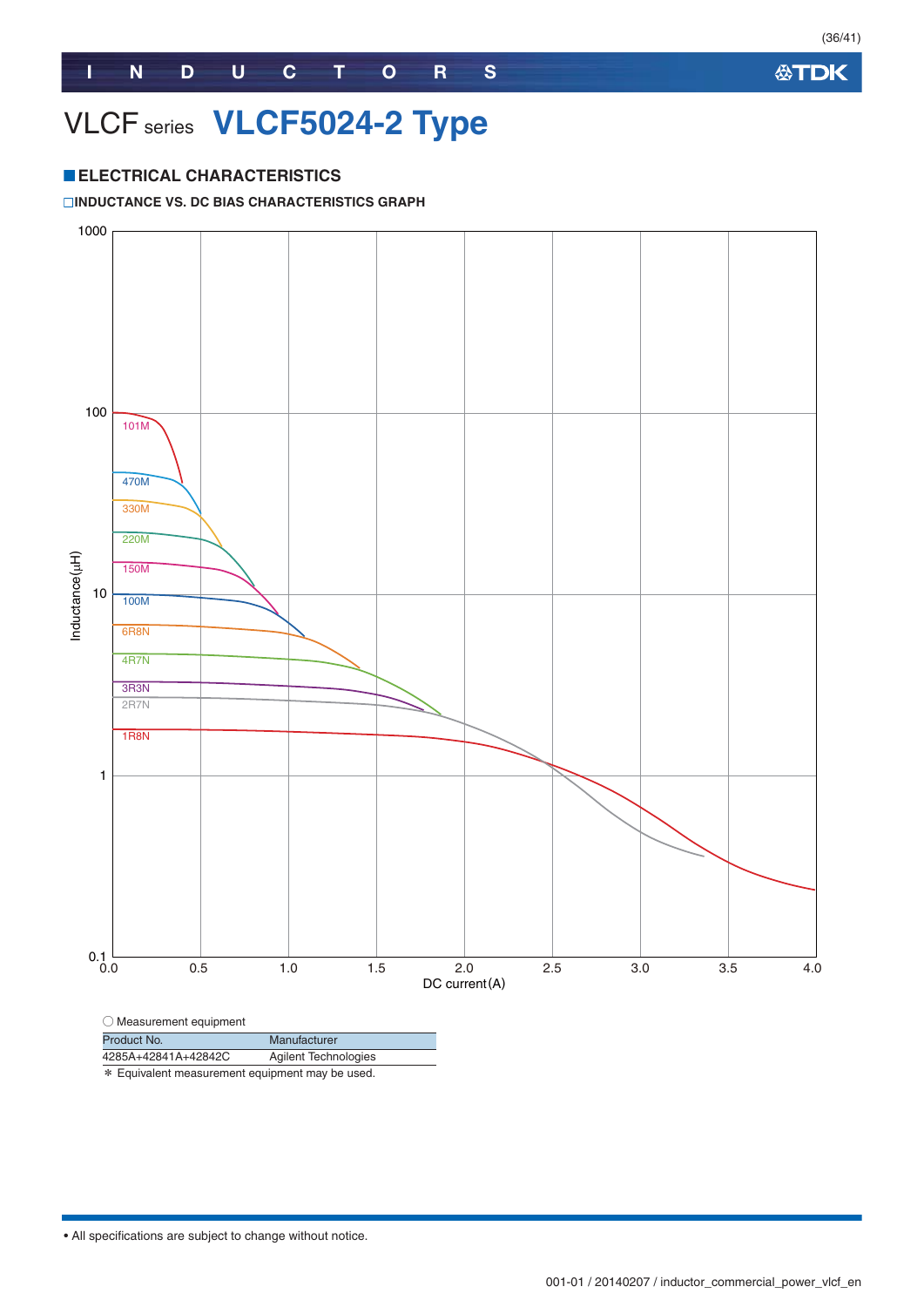### VLCF series **VLCF5028-2 Type**

#### **SHAPE & DIMENSIONS**



Dimensions in mm

#### **RECOMMENDED LAND PATTERN**



Dimensions in mm



**公TDK**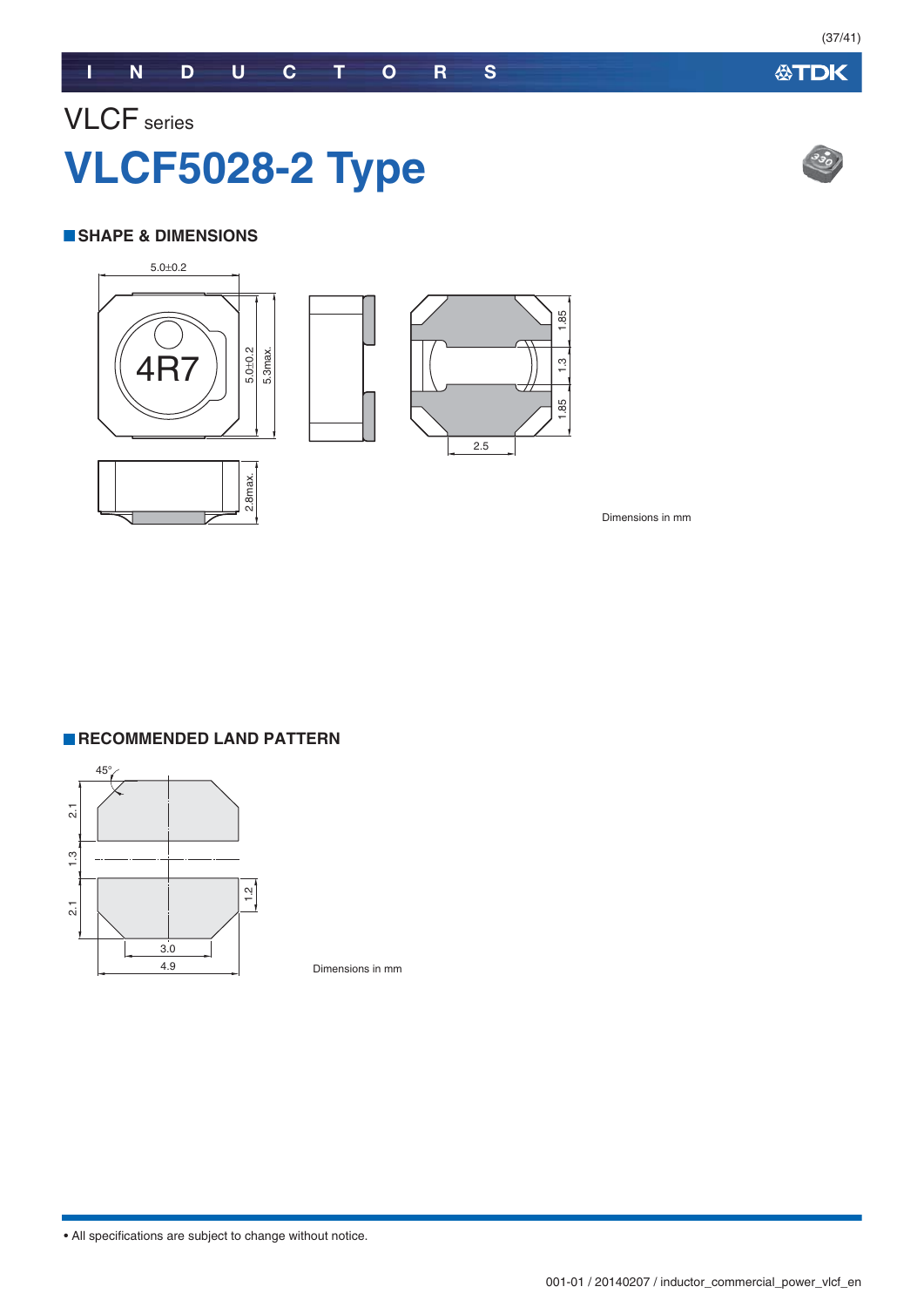### VLCF series **VLCF5028-2 Type**

#### **ELECTRICAL CHARACTERISTICS**

#### **CHARACTERISTICS SPECIFICATION TABLE**

|      |                  | <b>Measuring</b> |            | <b>DC</b> resistance |      | Rated current(A)* |                     |
|------|------------------|------------------|------------|----------------------|------|-------------------|---------------------|
|      |                  | frequency        | $(\Omega)$ |                      |      | typ.              | Part No.            |
| (HH) | <b>Tolerance</b> | (kHz)            | max.       | typ.                 | Idc1 | Idc2              |                     |
| 1.3  | ±30%             | 100              | 0.022      | 0.019                | 2.56 | 4.32              | VLCF5028T-1R3N2R5-2 |
| 1.8  | $±30\%$          | 100              | 0.028      | 0.023                | 2.22 | 3.88              | VLCF5028T-1R8N2R2-2 |
| 2.7  | $±30\%$          | 100              | 0.033      | 0.028                | 1.82 | 3.53              | VLCF5028T-2R7N1R8-2 |
| 3.3  | $±30\%$          | 100              | 0.037      | 0.032                | 1.74 | 3.26              | VLCF5028T-3R3N1R7-2 |
| 4.7  | $±30\%$          | 100              | 0.043      | 0.038                | 1.58 | 3.03              | VLCF5028T-4R7N1R5-2 |
| 6.8  | $±30\%$          | 100              | 0.056      | 0.048                | 1.32 | 2.67              | VLCF5028T-6R8N1R3-2 |
| 10   | ±20%             | 100              | 0.083      | 0.072                | 1.05 | 2.19              | VLCF5028T-100M1R0-2 |
| 15   | ±20%             | 100              | 0.12       | 0.1                  | 0.85 | 1.85              | VLCF5028T-150MR85-2 |
| 22   | ±20%             | 100              | 0.14       | 0.13                 | 0.71 | 1.66              | VLCF5028T-220MR71-2 |
| 33   | ±20%             | 100              | 0.24       | 0.21                 | 0.62 | 1.3               | VLCF5028T-330MR62-2 |
| 47   | ±20%             | 100              | 0.33       | 0.29                 | 0.49 | 1.1               | VLCF5028T-470MR49-2 |
| 56   | ±20%             | 100              | 0.41       | 0.36                 | 0.43 | 0.98              | VLCF5028T-560MR43-2 |
| 68   | ±20%             | 100              | 0.46       | 0.4                  | 0.4  | 0.93              | VLCF5028T-680MR40-2 |
| 100  | ±20%             | 100              | 0.67       | 0.58                 | 0.33 | 0.77              | VLCF5028T-101MR33-2 |
| 220  | ±20%             | 100              | 1.38       | 1.2                  | 0.22 | 0.54              | VLCF5028T-221MR22-2 |
| 470  | ±20%             | 100              | 3.12       | 2.71                 | 0.14 | 0.35              | VLCF5028T-471MR14-2 |

- Rated current: smaller value of either Idc1 or Idc2.

Idc1: When based on the inductance change rate (30% below the initial value)

Idc2: When based on the temperature increase (Temperature increase of 40°C by self heating)

#### ○ Measurement equipment

| Measurement item   | Product No.         | Manufacturer                |
|--------------------|---------------------|-----------------------------|
|                    | 4194A               | Agilent Technologies        |
| DC resistance      | VP-2941A            | Panasonic                   |
| Rated current Idc1 | 4285A+42841A+42842C | <b>Agilent Technologies</b> |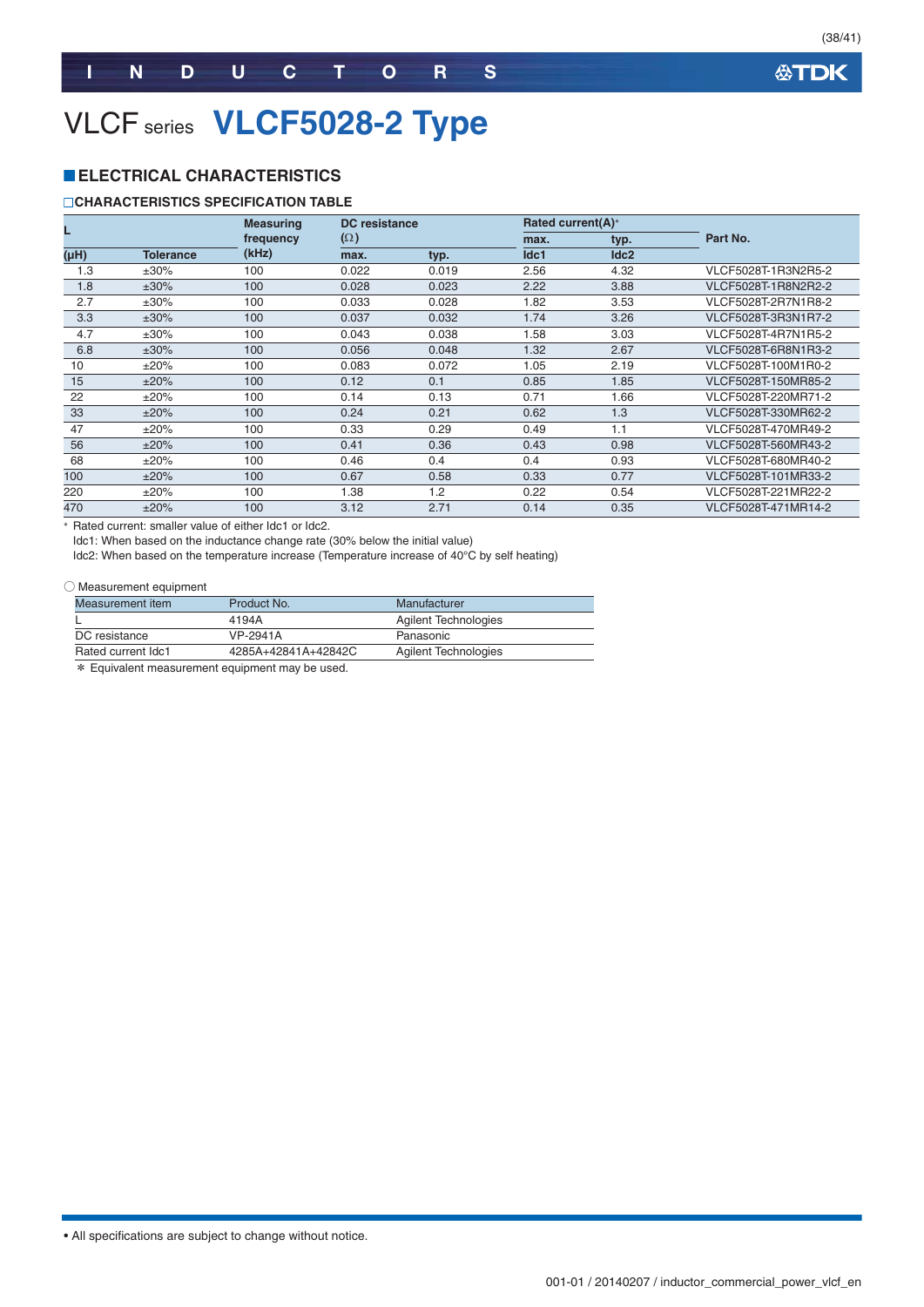### VLCF series **VLCF5028-2 Type**

#### **ELECTRICAL CHARACTERISTICS**

#### **L FREQUENCY CHARACTERISTICS GRAPH**



\* Equivalent measurement equipment may be used.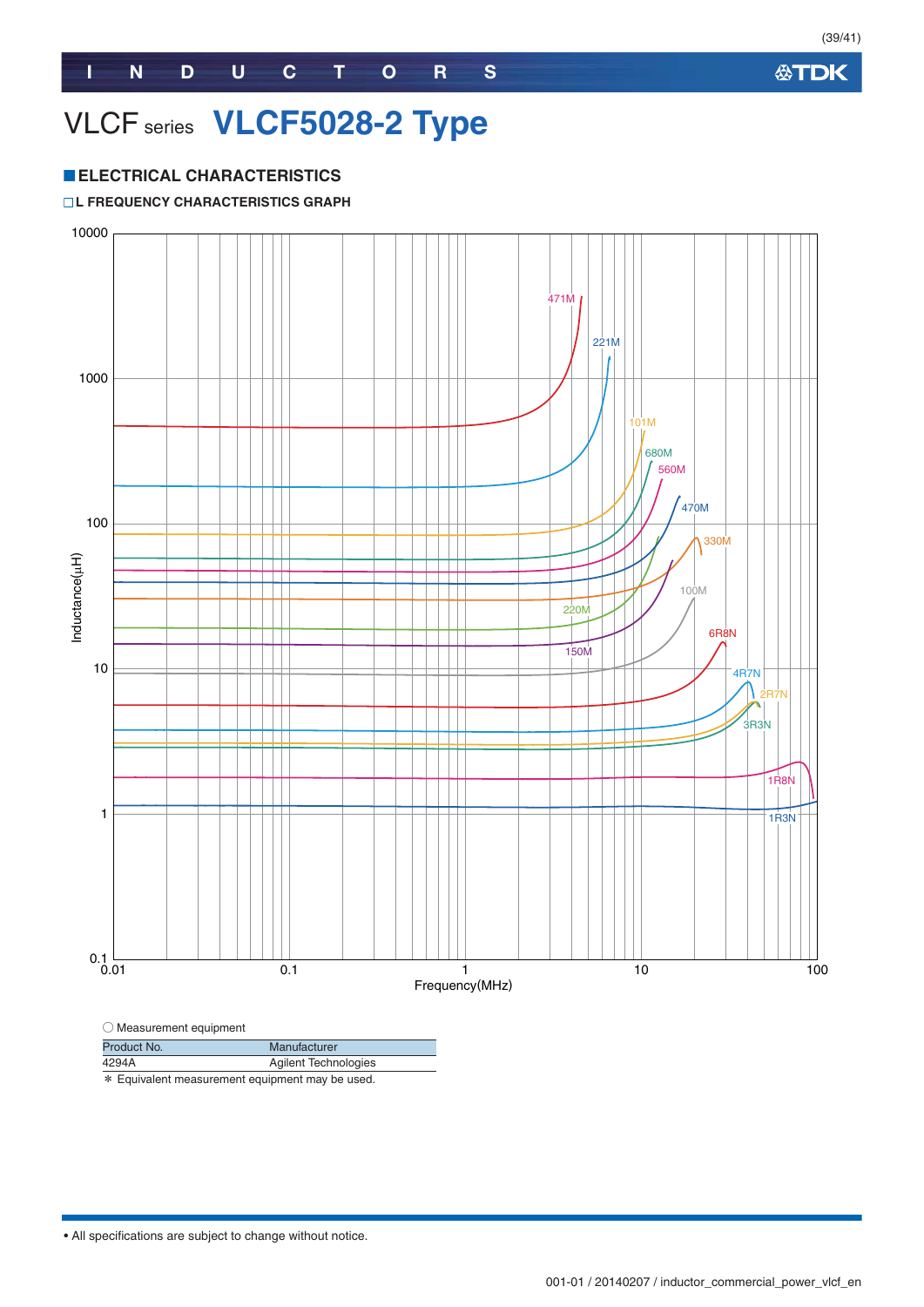### VLCF series **VLCF5028-2 Type**

#### **ELECTRICAL CHARACTERISTICS**

#### **INDUCTANCE VS. DC BIAS CHARACTERISTICS GRAPH**



| Product No.         | Manufacturer                |
|---------------------|-----------------------------|
| 4285A+42841A+42842C | <b>Agilent Technologies</b> |

\* Equivalent measurement equipment may be used.